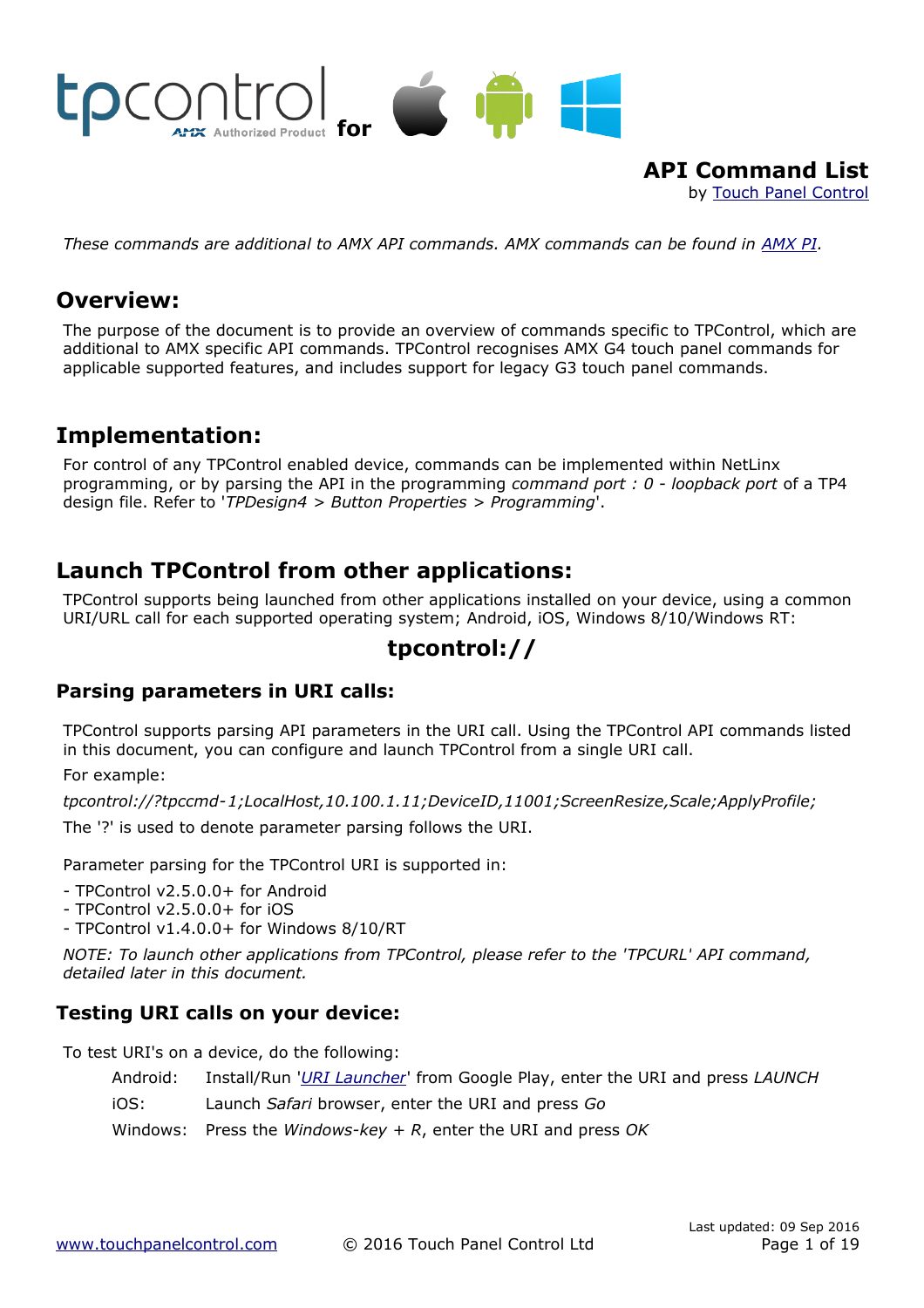# **Demonstration files:**

The following resources are provided to assist in reviewing and understanding some of the unique features available within TPControl. Simply download the resources and review at your convenience.

## These examples and more are available in the '*Other Resources*' section of our *[Downloads](http://www.touchpanelcontrol.com/catalog/product/download)* page.

#### ● **API command example**

A TP4 file demonstrating use of Touch Panel Control API commands. Download the example here: [TPC API command examples.TP4](http://www.touchpanelcontrol.com/files/other_resources/TPC%20API%20command%20examples.TP4)

#### ● **Dynamic Profile manipulation**

Have a need to dynamically assign connection profiles, independent of code? One profile can be used dynamically to connect to any number of unique control system configurations. Check out how to do this in this TP4 file: [TPC API Profile examples.TP4](http://www.touchpanelcontrol.com/files/other_resources/TPC%20API%20Profile%20examples.TP4)

#### ● **VoiceControl**

Want to talk to your device to do...well anything you like? It can even talk back, and in a variety of languages!

An example workspace for VoiceControl (Speech-to-Text, Text-to-Speech), which includes code and a TP4 file is available for TPControl here: [VoiceControl for TPControl.AXW](http://www.touchpanelcontrol.com/guest/tpcontrol/ExampleCode/VoiceControl%20for%20TPControl.AXW)

#### ● **List Box elements**

A powerful feature of many AMX G4 touch panels, is List Box elements. Supported in *TPControl for iOS v2.3.2.0*, you can implement the standard AMX vertical List Box elements, or using our *TPCLBO* API command, switch to horizontal List Box elements. And yes,

TPControl supports inertial scrolling within List Boxes!

List Boxes are great for source selection options, channel selects, large tables of data just to mention a few ideas. All data can be dynamically updated via the standard AMX API. An example workspace for List Box implementation, including code and a TP4 file for use with TPControl is available here: [TPC ListBoxes.AXW](http://www.touchpanelcontrol.com/guest/tpcontrol/ExampleCode/TPC%20ListBoxes.AXW)

#### ● **Push Messaging Module**:

Send personalised messages to TPControl devices, even if TPControl is not running or connected to the control system!

Just like SMS for mobile, you can send messages to validated/registered TPControl devices anywhere in the world, provided WiFi or MobileData connection is available. Messages are routed via Apple, Google, and Microsofts secure messaging services for respective devices. For the latest version of the Push Messaging NetLinx module, check out the [Downloads](http://www.touchpanelcontrol.com/catalog/product/download) page.

#### **Dynamic AMX Device ID allocation from code**

Running a BYOD Licensed system or simply need to manage AMX Device IDs from code? This example code demonstrates a simple method for managing devices connecting using a common AMX Device ID. The example could be expanded to permit devices with full, restricted or no access, depending on your requirements.

Download the example here: [TPC ontrol Dynamic DeviceID assignments from code.AXW](http://www.touchpanelcontrol.com/files/other_resources/TPC-DynamicDeviceID.AXW)

#### ● **H.264 Video/Audio example**

Download an example TP4 file including reference H.264, MJPEG and other resources. Specifically, H.264 support is available for:

- TPControl v2.5.0.0+ for Android
- TPControl v2.5.0.0+ for iOS
- TPControl v1.4.0.0+ for Windows 8/10/RT

Download the example here: [Video Streaming \(H264, MJPEG, etc\).TP4](http://www.touchpanelcontrol.com/files/other_resources/H264_Streaming.TP4)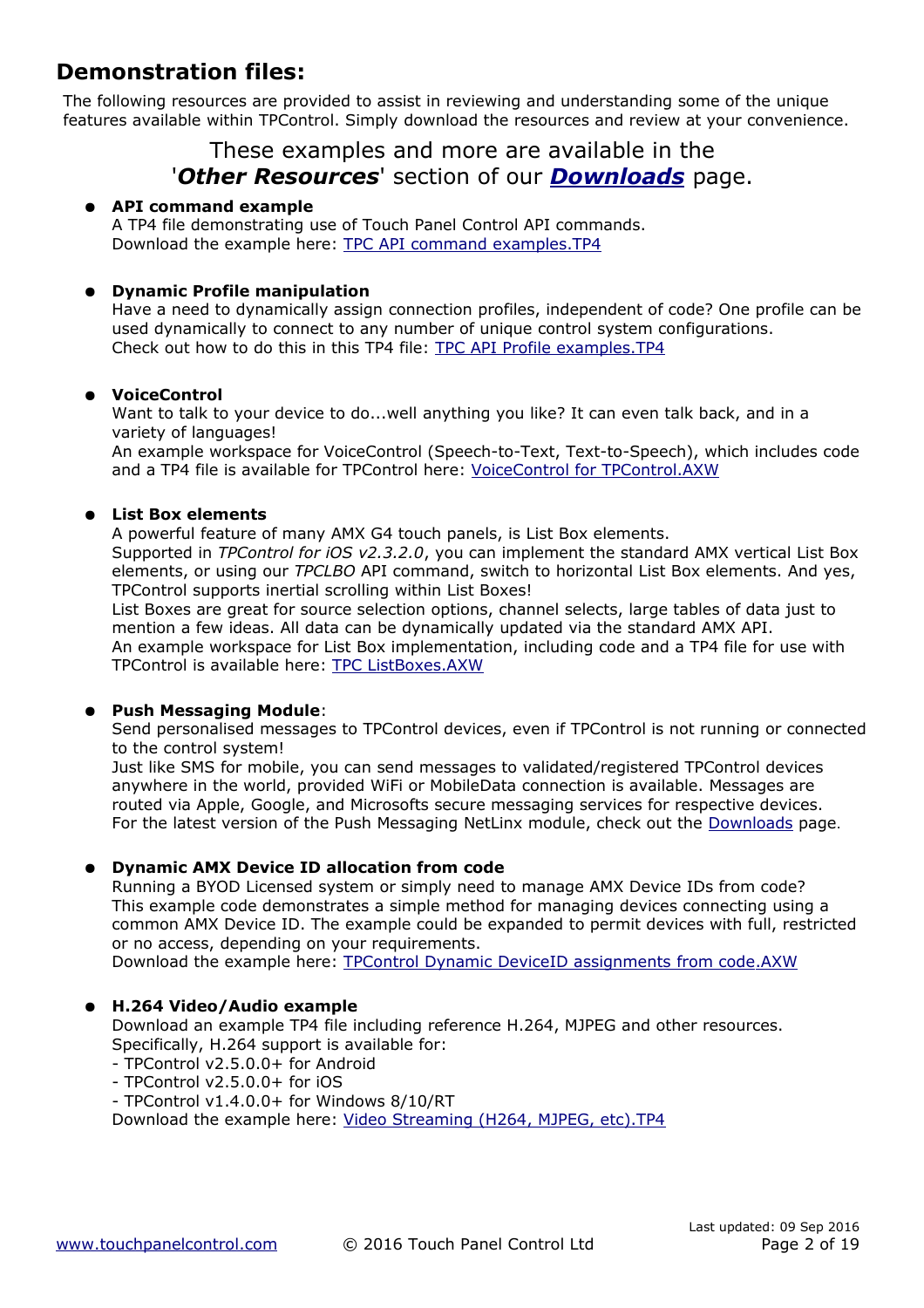#### **Supported commands:**

#### **SIP Video & Audio conferencing** *(C)*

| <b>TPCSIP: Command List</b>                                                                                                                                                   |                                                                                                                                                                                                   |
|-------------------------------------------------------------------------------------------------------------------------------------------------------------------------------|---------------------------------------------------------------------------------------------------------------------------------------------------------------------------------------------------|
| <b>Show</b><br>Presents the built-in SIP UI call<br>interface, in full screen mode.                                                                                           | Syntax:<br>TPCSIP-Show                                                                                                                                                                            |
| <b>Hide</b><br>Hides the built-in SIP UI call interface.                                                                                                                      | Syntax:<br>TPCSIP-Hide                                                                                                                                                                            |
| <b>SendVideo</b><br>Provides the ability to enable or disable<br>the video stream for video calls.<br>Command can be instantiated before or<br>during calls.                  | Syntax:<br>TPCSIP-SendVideo, <1   0>;<br>Example:<br>TPCSIP-SendVideo, 1;<br>TPCSIP-SendVideo, 0;                                                                                                 |
| <b>VideoCall</b><br>Place a video call to an end-point<br>registered SIP device. If video is not<br>supported by the end-point, and audio<br>call will be placed accordingly. | Syntax:<br>TPCSIP-VideoCall, <extension extension="" name="" uri=""  ="">;<br/>Example:<br/>TPCSIP-VideoCall, 101;<br/>TPCSIP-VideoCall, TPC;<br/>TPCSIP-VideoCall, TPC@mydomain.com;</extension> |
| <b>AudioCall</b><br>Place an audio call to an end-point<br>regsitered SIP device.                                                                                             | Syntax:<br>TPCSIP-AudioCall, <extension extension="" name="" uri=""  ="">;<br/>Example:<br/>TPCSIP-AudioCall, 101;<br/>TPCSIP-AudioCall, TPC;<br/>TPCSIP-AudioCall, TPC@mydomain.com;</extension> |

*NOTE: TPControl also supports AMX SIP API commands. AMX commands can be found in [AMX PI.](http://www.amx.com/assets/AMX-PI2/AMX-PI2.htm) SIP commands not supported: Hold, Transfer, Privacy, Mailbox.*

#### **QR Code Scanner** *(D)*

| <b>TPCQRC: Command List</b>                                                               |                                               |
|-------------------------------------------------------------------------------------------|-----------------------------------------------|
| <b>Scan</b><br>Initiates the QR Code scanner process<br>within the current TPControl UI.  | Syntax:<br>TPCORC-Scan                        |
| Cancel   End<br>Ends the QR Code scanner process,<br>removing the view from the TPControl | Syntax:<br>TPCORC- <cancel end>;</cancel end> |
| lUI.                                                                                      | Example:<br>TPCQRC-Cancel;<br>TPCORC-End;     |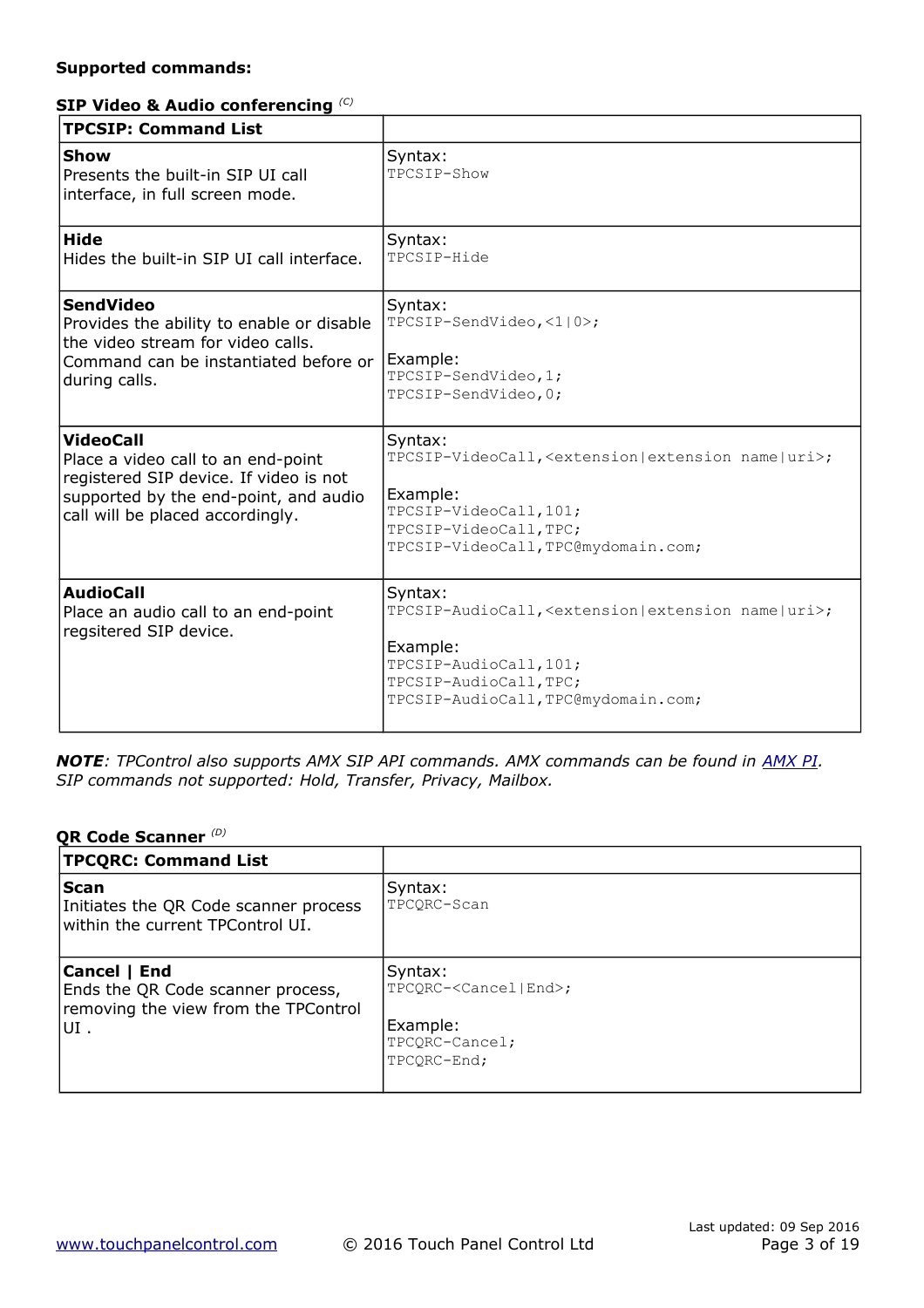| <b>TPCURL</b><br>Device specific functionality such as;<br>- launching URLs<br>- launching applications<br>NOTE: To determine if an application<br>can be launched using a URI, contact<br>that applications developer.                                       | Examples:<br>TPCURL-http://www.touchpanelcontrol.com<br>TPCURL-itms-apps://itunes.com/apps/TPControl<br>TPCURL-tel: +1234567890<br>TPCURL-sms: +1234567890<br>TPCURL-mailto:support@touchpanelcontrol.com?<br>subject=Test%20subject&body=Great%20work!<br>For other schemes that may be supported by your device<br>OS, please refer to:                                                                                                                                                                                                                                                                                                |
|---------------------------------------------------------------------------------------------------------------------------------------------------------------------------------------------------------------------------------------------------------------|------------------------------------------------------------------------------------------------------------------------------------------------------------------------------------------------------------------------------------------------------------------------------------------------------------------------------------------------------------------------------------------------------------------------------------------------------------------------------------------------------------------------------------------------------------------------------------------------------------------------------------------|
|                                                                                                                                                                                                                                                               | http://en.wikipedia.org/wiki/URI scheme                                                                                                                                                                                                                                                                                                                                                                                                                                                                                                                                                                                                  |
|                                                                                                                                                                                                                                                               |                                                                                                                                                                                                                                                                                                                                                                                                                                                                                                                                                                                                                                          |
| <b>TPCCMD</b><br>TPControl specific configuration<br>commands are prefixed with TPCCMD.                                                                                                                                                                       | Syntax:<br>TPCCMD-<br>[ <profileid>; ]<cmd>[,<value>;<cmd>,<value>];<br/>Variables:<br/><math>\langle \text{profileID} \rangle = 0^{(A)}  1   2   3   4  5</math> (optional)<br/>If <math>\langle</math>profileID&gt; is not declared, the command(s) will be<br/>applied to ProfileID "1".<br/>A <profileid> value of "0" will apply the command(s) to<br/>the current active profile.<br/><math>&lt;</math>cmd<math>&gt;</math><br/>Refer to the Command List.<br/><math>&lt;</math>value<math>&gt;</math><br/>Refer to the Command List for specific values for each<br/>command.</profileid></value></cmd></value></cmd></profileid> |
|                                                                                                                                                                                                                                                               |                                                                                                                                                                                                                                                                                                                                                                                                                                                                                                                                                                                                                                          |
| <b>TPCCMD: Command List</b>                                                                                                                                                                                                                                   |                                                                                                                                                                                                                                                                                                                                                                                                                                                                                                                                                                                                                                          |
| Verify $(*)$<br>Verify/refresh the TPControl device<br>license based on information stored on<br>Touch Panel Control servers.                                                                                                                                 | Syntax and example:<br>TPCCMD-Verify;<br>A "Device successfully verified" message will be presented<br>upon successful completion of the verification process.                                                                                                                                                                                                                                                                                                                                                                                                                                                                           |
| Update $(*)$<br>This option provides the ability to<br>update the TPControl UI file(s) and/or<br>Settings via the Internet.<br>Management services for device<br>Settings and TP4 files is provided via<br><b>TPCloud at</b><br>tpcloud.touchpanelcontrol.com | Syntax:<br>TPCCMD-Update, <tpcloud tp4 settings all byod>;<br/>Examples:<br/>TPCCMD-Update;<br/>TPCCMD-Update, TPCloud;<br/>Updates the device based on the 'Enable/Disable TPCloud<br/>update' options configured for the Token within TPCloud.<br/>TPCCMD-Update, TP4;<br/>TPCCMD-Update, Settings;<br/>TPCCMD-Update, All;<br/>Forces update of the specified resource(s) independent of<br/>the 'Enable/Disable TPCloud update' options configured for<br/>the Token within TPCloud.</tpcloud tp4 settings all byod>                                                                                                                 |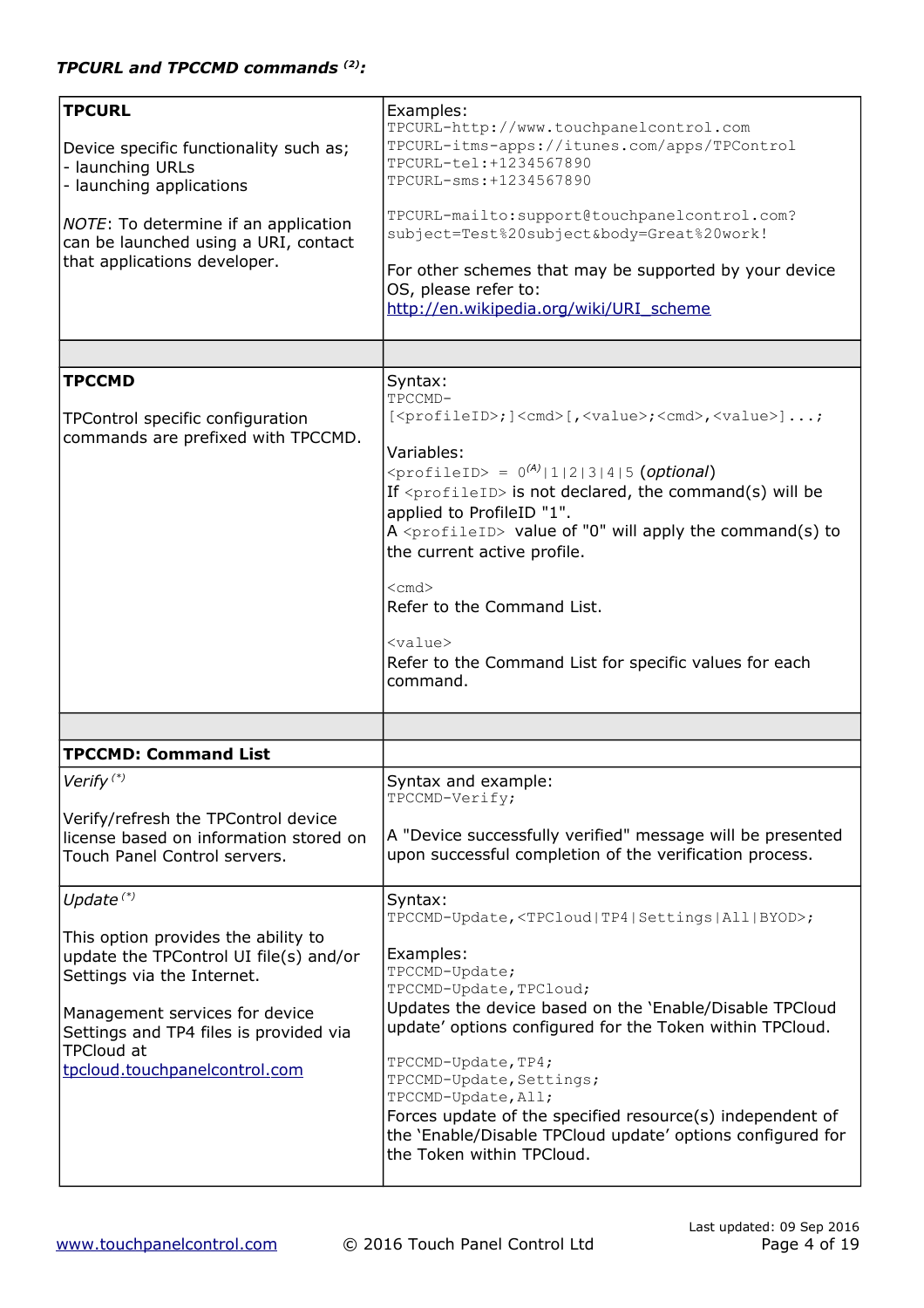|                                                                                                                                                                                                                                                                                                                                                                                                                                                                                   | TPCCMD-Update, BYOD; (E)<br>When TPControl is connected to a BYOD licensed AMX<br>system, this API command can be invoked to force retrieval<br>of the BYOD UI file which is optionally hosted in TPCloud<br>and/or on the AMX System.<br>How BYOD file retrieval works:<br>TPControl identifies BYOD licensed control systems when<br>connecting to the AMX System, and if TPControl has<br>Internet access, it queries <b>TPCloud</b> to see if a BYOD UI file<br>has been configured via the "Assign BYOD UI file" option for<br>the BYOD Token for the related AMX system. If so, the<br>BYOD UI file will be retrieved from TPCloud. Otherwise, if<br>TPControl does not have access to TPCloud (or there is no<br>assigned BYOD UI file), and a BYOD UI file has been stored<br>on the AMX system, TPControl will retrieve the BYOD UI file<br>from the AMX system.<br>NOTE: Upon connection to a BYOD licensed AMX System<br>TPControl automatically downloads the BYOD UI file from<br>TPCloud (if available) or the AMX system, but only if the file<br>does not match a previously retrieved file for that AMX<br>system.<br>The 'TPCCMD-Update, BYOD;' command can be used to<br>overwrite (within TPControl) a previously retrieved BYOD<br>UI file for the related AMX system. |
|-----------------------------------------------------------------------------------------------------------------------------------------------------------------------------------------------------------------------------------------------------------------------------------------------------------------------------------------------------------------------------------------------------------------------------------------------------------------------------------|---------------------------------------------------------------------------------------------------------------------------------------------------------------------------------------------------------------------------------------------------------------------------------------------------------------------------------------------------------------------------------------------------------------------------------------------------------------------------------------------------------------------------------------------------------------------------------------------------------------------------------------------------------------------------------------------------------------------------------------------------------------------------------------------------------------------------------------------------------------------------------------------------------------------------------------------------------------------------------------------------------------------------------------------------------------------------------------------------------------------------------------------------------------------------------------------------------------------------------------------------------------------------------------------|
| TPCloudPIN <sup>(*)(5)(6)</sup><br>PIN codes can be generated specific to<br>each Token that is stored within<br><b>TPCloud at</b><br>tpcloud.touchpanelcontrol.com<br>PIN codes are used to complete device<br>registrations and deauthorizations as<br>configured within TPCloud.<br>PIN entries will usually be entered via<br>the device UI, however this command<br>provides an method of PIN entry<br>independently.<br>Please refer to TPCloud for further<br>information. | Syntax:<br>TPCCMD-TPCloudPIN, <value>;<br/>Variables:<br/><value> = 5-character alpha-numeric code<br/>Example:<br/>TPCCMD-TPCloudPIN, A1234;</value></value>                                                                                                                                                                                                                                                                                                                                                                                                                                                                                                                                                                                                                                                                                                                                                                                                                                                                                                                                                                                                                                                                                                                               |
|                                                                                                                                                                                                                                                                                                                                                                                                                                                                                   |                                                                                                                                                                                                                                                                                                                                                                                                                                                                                                                                                                                                                                                                                                                                                                                                                                                                                                                                                                                                                                                                                                                                                                                                                                                                                             |
| <b>TPCCMD: Profile related options</b>                                                                                                                                                                                                                                                                                                                                                                                                                                            |                                                                                                                                                                                                                                                                                                                                                                                                                                                                                                                                                                                                                                                                                                                                                                                                                                                                                                                                                                                                                                                                                                                                                                                                                                                                                             |
| LocalHost<br><b>Set the NetLinx Master Connection</b><br>IP/URL                                                                                                                                                                                                                                                                                                                                                                                                                   | Syntax:<br>TPCCMD-<br>[ <profileid>; ]LocalHost [: PortNumber], <ipaddress>;<br/>Examples:<br/>TPCCMD-LocalHost, 192.168.10.11;<br/>TPCCMD-1; LocalHost, 192.168.10.11:1319;<br/>TPCCMD-2; LocalHost, 192.168.1.101;</ipaddress></profileid>                                                                                                                                                                                                                                                                                                                                                                                                                                                                                                                                                                                                                                                                                                                                                                                                                                                                                                                                                                                                                                                |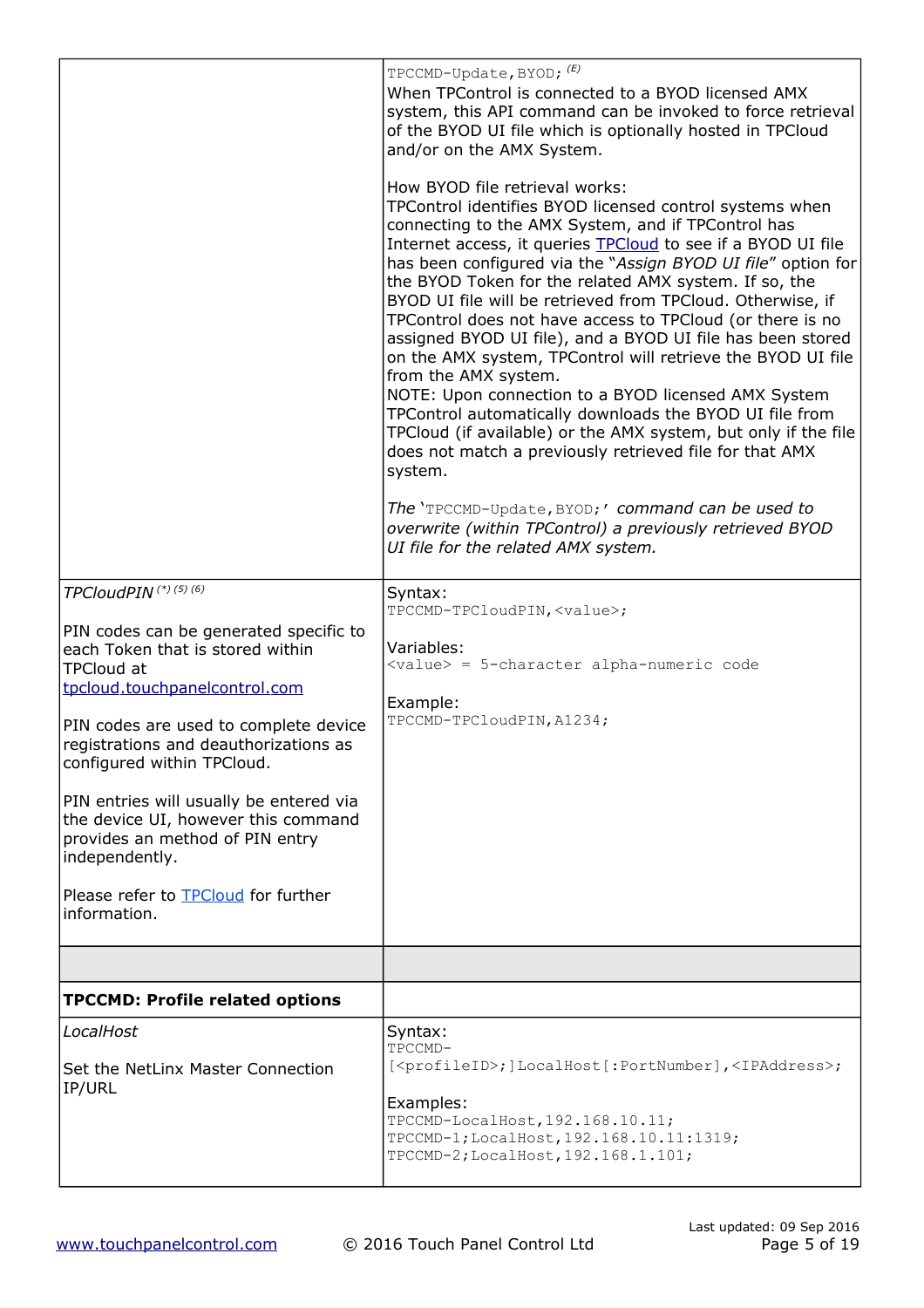| LocalPort<br>Set the ICSP port number value<br>(Default Port value is: 1319)                                                                                                                                           | Syntax:<br>TPCCMD-[ <profileid>; ]LocalPort, <portnumber>;<br/>Example:<br/>TPCCMD-LocalPort, 1319;</portnumber></profileid>                                                                                                                                                                                                                                                                                                                                                                                                                                                                                                                                                                                                             |
|------------------------------------------------------------------------------------------------------------------------------------------------------------------------------------------------------------------------|------------------------------------------------------------------------------------------------------------------------------------------------------------------------------------------------------------------------------------------------------------------------------------------------------------------------------------------------------------------------------------------------------------------------------------------------------------------------------------------------------------------------------------------------------------------------------------------------------------------------------------------------------------------------------------------------------------------------------------------|
| eICSPu<br>Set the Encrypted ICSP Username                                                                                                                                                                              | Syntax:<br>TPCCMD-[ <profileid>; ]eICSPu,<username>;<br/>Example:<br/>TPCCMD-1; eICSPu, User 1;</username></profileid>                                                                                                                                                                                                                                                                                                                                                                                                                                                                                                                                                                                                                   |
| eICSPp<br>Set the Encrypted ICSP Password                                                                                                                                                                              | Syntax:<br>TPCCMD-[ <profileid>; ]eICSPp, <password>;<br/>Example:<br/>TPCCMD-1; eICSPp, Pass1;</password></profileid>                                                                                                                                                                                                                                                                                                                                                                                                                                                                                                                                                                                                                   |
| eICSP<br>Enable or Disable Encrypted ICSP<br>connection method                                                                                                                                                         | Syntax:<br>TPCCMD-[ <profileid>; ]eICSP, <true false=""  ="">;<br/>Example:<br/>TPCCMD-2; eICSP, true;</true></profileid>                                                                                                                                                                                                                                                                                                                                                                                                                                                                                                                                                                                                                |
| UseMobileData <sup>(4)</sup><br>Options available determine whether to<br>use WiFi and/or MobileData to establish<br>a connection with the NetLinx Master.<br>(UseMobileData replaces the legacy Use3G<br>API command) | Syntax:<br>TPCCMD-[ <profileid>; ]UseMobileData, <false withwifi<br=""  =""><math> widthoutWiFi\rangle;</math><br/>Variables:<br/>false<br/>Device will only use the WiFi adapter to establish a<br/>connection<br/>withWiFi<br/>Device will use the WiFi adapter to establish a connection if<br/>a connection is present. If no WiFi is available, MobileData<br/>will be used to establish a connection<br/>withoutWiFi<br/>Device will use only MobileData to establish a connection<br/>NOTE: MobileData may not be supported while an active<br/>WiFi connection is present.<br/>Example:<br/>TPCCMD-1; UseMobileData, false;<br/>TPCCMD-2; UseMobileData, withWiFi;<br/>TPCCMD-2; UseMobileData, withoutWiFi;</false></profileid> |
| <b>DeviceID</b><br>Set the Device ID number used upon<br>connection to the NetLinx master.                                                                                                                             | Syntax:<br>TPCCMD-[ <profileid>; ]DeviceID, <value>;<br/>Example:<br/>TPCCMD-1; DeviceID, 11001;</value></profileid>                                                                                                                                                                                                                                                                                                                                                                                                                                                                                                                                                                                                                     |
| <b>DeviceName</b><br>Set the Device Name                                                                                                                                                                               | Syntax:<br>TPCCMD-[ <profileid>; ]DeviceName, <value>;<br/>Example:<br/>TPCCMD-1; DeviceName, Cinema;</value></profileid>                                                                                                                                                                                                                                                                                                                                                                                                                                                                                                                                                                                                                |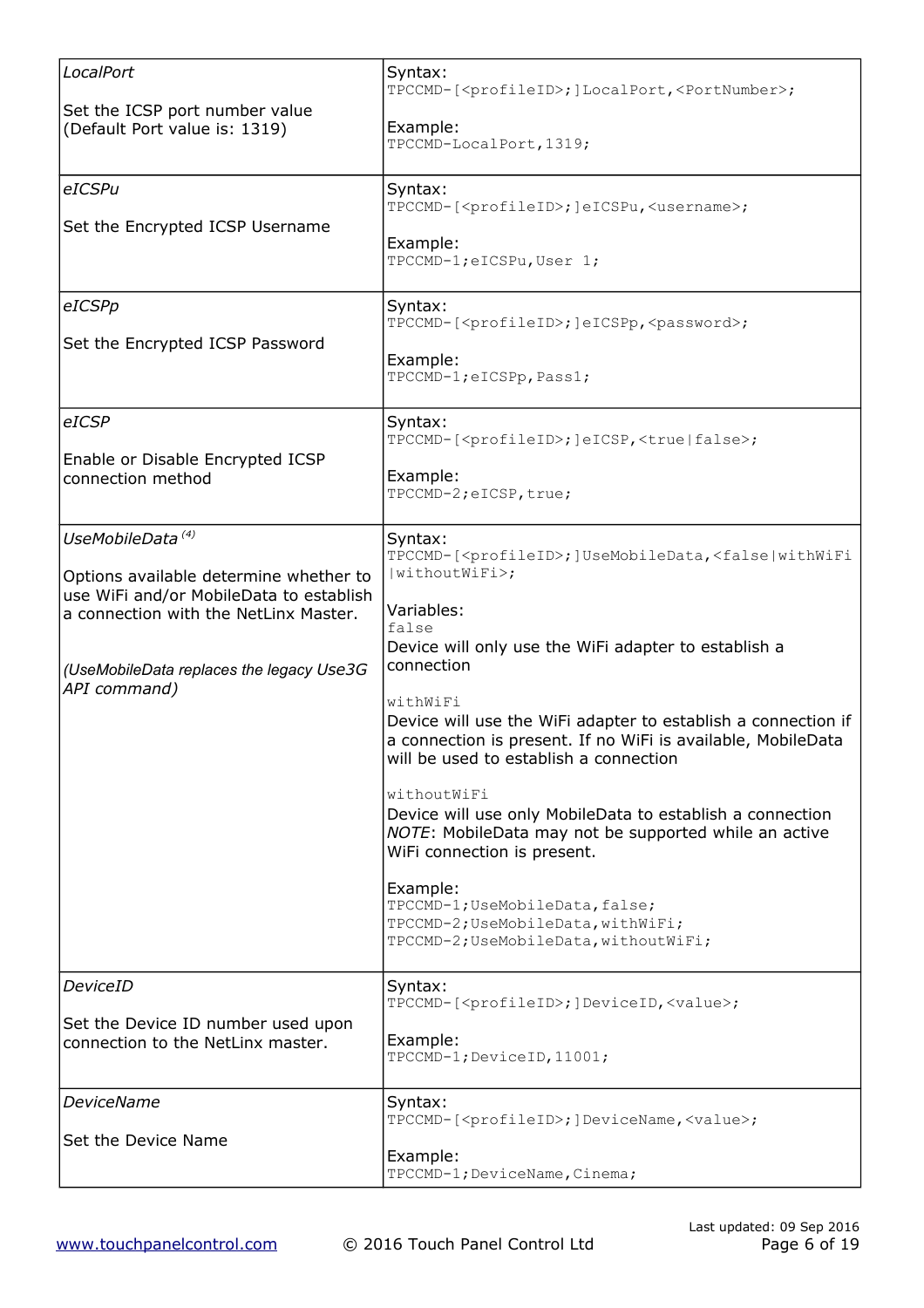| TP4FileSlot <sup>(8)</sup>                                                                                                                                                                                                                                                | Syntax:<br>TPCCMD-[ <profileid>;]TP4FileSlot,<value>;</value></profileid>                                                                                                                                                                                                                                                                                                                                                               |
|---------------------------------------------------------------------------------------------------------------------------------------------------------------------------------------------------------------------------------------------------------------------------|-----------------------------------------------------------------------------------------------------------------------------------------------------------------------------------------------------------------------------------------------------------------------------------------------------------------------------------------------------------------------------------------------------------------------------------------|
| The TP4FileSlot parameter can be<br>used to assign the TP4 File Slot to be<br>used with any existing profile.<br>TPControl supports multiple TP4 files,<br>with 2 x TP4 File Slots available as a<br>default.<br>NOTE: If more than 2 x TP4 File Slots                    | Variables:<br>$\langle \text{value} \rangle = 0^{(B)}   n$<br>Where $0 = BYOD$ system_license.tp4<br>Where $n =$ File Slot number<br>Example:<br>TPCCMD-1; TP4FileSlot, 0;                                                                                                                                                                                                                                                              |
| are required, TPControl 'Full license'<br>Tokens can be licensed for as many TP4<br>File Slots as required, using TP4 File<br>Slot KEYs which can be applied via<br>TPCloud.                                                                                              | TPCCMD-1; TP4FileSlot, 2;<br>NOTE: BYOD files are unique to each BYOD system even if<br>profiles settings are common between different BYOD<br>systems. TPControl will recall the relevant file based on the<br>BYOD system it is connected to.                                                                                                                                                                                         |
|                                                                                                                                                                                                                                                                           |                                                                                                                                                                                                                                                                                                                                                                                                                                         |
| ProfileName <sup>(4)</sup>                                                                                                                                                                                                                                                | Syntax:<br>TPCCMD-[ <profileid>; ]ProfileName,<value>;</value></profileid>                                                                                                                                                                                                                                                                                                                                                              |
| Provides the ability to name profiles                                                                                                                                                                                                                                     | Variables:<br>$\langle$ profileID> = 0 <sup>(A)</sup>  1 2 3 4 5 (optional)<br>If $\langle$ profileID> is not declared, the command(s) will be<br>applied to ProfileID "1".<br>$A \leq p$ rofileID> value of "0" will apply the command(s) to<br>the current active profile.<br>Example:<br>TPCCMD-ProfileName, Home;<br>TPCCMD-1; ProfileName, Home;<br>TPCCMD-2; ProfileName, Office;<br>TPCCMD-3; ProfileName, Home while in Office; |
| ApplyProfile <sup>(4)</sup>                                                                                                                                                                                                                                               | Syntax:<br>TPCCMD-[ <profileid>; ]ApplyProfile;</profileid>                                                                                                                                                                                                                                                                                                                                                                             |
| Provides the ability to recall the<br>Settings stored within the declared<br>profile.<br>If the profile is different from the<br>current active profile, TPControl will<br>disconnect the active connection, and<br>attempt to connect using the new<br>profile settings. | Variables:<br>$\langle \text{profileID} \rangle = 0^{(A)}  1  2  3  4  5$ (optional)<br>If $\langle$ profileID> is not declared, the command(s) will be<br>applied to ProfileID "1".<br>A <profileid> value of "0" will apply the command(s) to<br/>the current active profile.<br/>Example:<br/>TPCCMD-ApplyProfile;<br/>TPCCMD-1; ApplyProfile;<br/>TPCCMD-3; ApplyProfile;</profileid>                                               |
| DefaultProfile <sup>(4)</sup>                                                                                                                                                                                                                                             | Syntax:<br>TPCCMD-[ <profileid>; ]DefaultProfile;</profileid>                                                                                                                                                                                                                                                                                                                                                                           |
| Provides the ability to set the default<br>start-up profile for TPControl, which will<br>be retained between sessions.<br>Default is profileID "1".                                                                                                                       | Variables:<br>$\langle$ profileID> = 1 2 3 4 5 (optional)<br>If <profileid> is not declared, the command(s) will be<br/>applied to ProfileID "1".</profileid>                                                                                                                                                                                                                                                                           |
| <b>NOTE:</b> Returning to TPControl from<br>Home-screen or multi-tasking mode,                                                                                                                                                                                            | Example:<br>TPCCMD-DefaultProfile;                                                                                                                                                                                                                                                                                                                                                                                                      |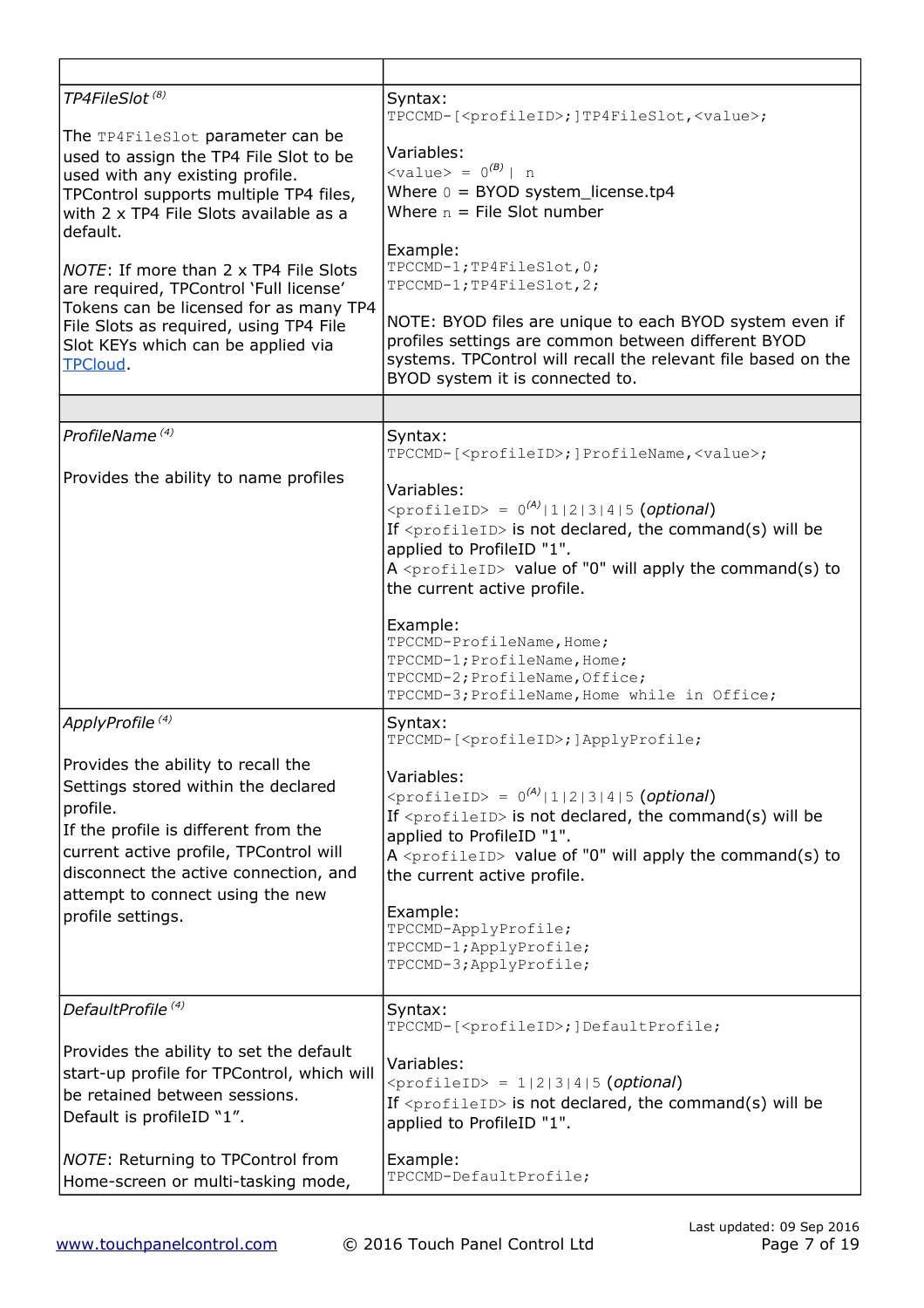| does not represent restarting TPControl.<br>As such, TPControl retains the previous<br>active profile when returning.                                     | TPCCMD-1; DefaultProfile;<br>TPCCMD-2; DefaultProfile;                                                                                                                                                                                                                                                                                                                                                                                                                                                                                                     |
|-----------------------------------------------------------------------------------------------------------------------------------------------------------|------------------------------------------------------------------------------------------------------------------------------------------------------------------------------------------------------------------------------------------------------------------------------------------------------------------------------------------------------------------------------------------------------------------------------------------------------------------------------------------------------------------------------------------------------------|
| QueryProfile <sup>(4)</sup>                                                                                                                               | Syntax:<br>TPCCMD-[ <profileid>; ]QueryProfile;</profileid>                                                                                                                                                                                                                                                                                                                                                                                                                                                                                                |
| Returns a STRING including related<br>profile data.<br>The current default profile and active<br>profile information is included in the<br>returned data. | Variables:<br>$\langle \text{profileID} \rangle = 0^{(A)}  1  2  3  4  5$ (optional)<br>If $\langle$ profileID> is not declared, the command(s) will be<br>applied to ProfileID "1".<br>A $\langle$ profileID> value of "0" will apply the command(s) to<br>the current active profile.                                                                                                                                                                                                                                                                    |
|                                                                                                                                                           | Example:<br>TPCCMD-QueryProfile;<br>TPCCMD-1; QueryProfile;<br>TPCCMD-2; QueryProfile;<br>TPCCMD-0; QueryProfile;                                                                                                                                                                                                                                                                                                                                                                                                                                          |
|                                                                                                                                                           | Response format:<br>ProfileInfo- <profileid>;<br/>LocalHost,<host ip="">:<local port="">;<br/>DeviceID, <device id="">;<br/><math>eICSP, &lt;0 1&gt;</math>;<br/>DeviceName, <device name="">;<br/>UseMobileData, <false withoutwifi="" withwifi=""  ="">;<br/>ProfileName, <profile name="">;<br/>DefaultProfile, <default number="" profile="">;<br/>ActiveProfile, <current active="" number="" profile="">;<br/>TP4FileSlot, <tp4 file="" number="" slot="">;</tp4></current></default></profile></false></device></device></local></host></profileid> |
|                                                                                                                                                           | Response Example:<br>ProfileInfo-3;<br>LocalHost, 192.168.10.12:1319;<br>DeviceID, 11001;<br>eICSP, 1;<br>DeviceName, Galaxy Nexus;<br>UseMobileData, withoutWiFi;<br>ProfileName, Home while in Office;<br>DefaultProfile, 1;<br>ActiveProfile, 1;<br>TP4FileSlot, 2;                                                                                                                                                                                                                                                                                     |
| QueryDeviceInfo <sup>(5)</sup>                                                                                                                            | Syntax:<br>TPCCMD-QueryDeviceInfo;                                                                                                                                                                                                                                                                                                                                                                                                                                                                                                                         |
| Returns a STRING including related<br>device identification information.                                                                                  | Response format:<br>ProfileInfo-TPCDeviceID, <tpcdeviceid>;<br/>udid, <udid>;<br/>push token, <push messaging="" token="">;<br/>Response Example:<br/>DeviceInfo-TPCDeviceID, DEVID-0003-NKCORA;<br/>udid, b560e49d0d07feda01535dac88229e76eecca6b3;<br/>push token, 4f08bf3c4a1b30cfb9186ff97f6ae42d7818b7b</push></udid></tpcdeviceid>                                                                                                                                                                                                                   |
|                                                                                                                                                           | 402f07ac978a6f39fdf659a32;                                                                                                                                                                                                                                                                                                                                                                                                                                                                                                                                 |
|                                                                                                                                                           |                                                                                                                                                                                                                                                                                                                                                                                                                                                                                                                                                            |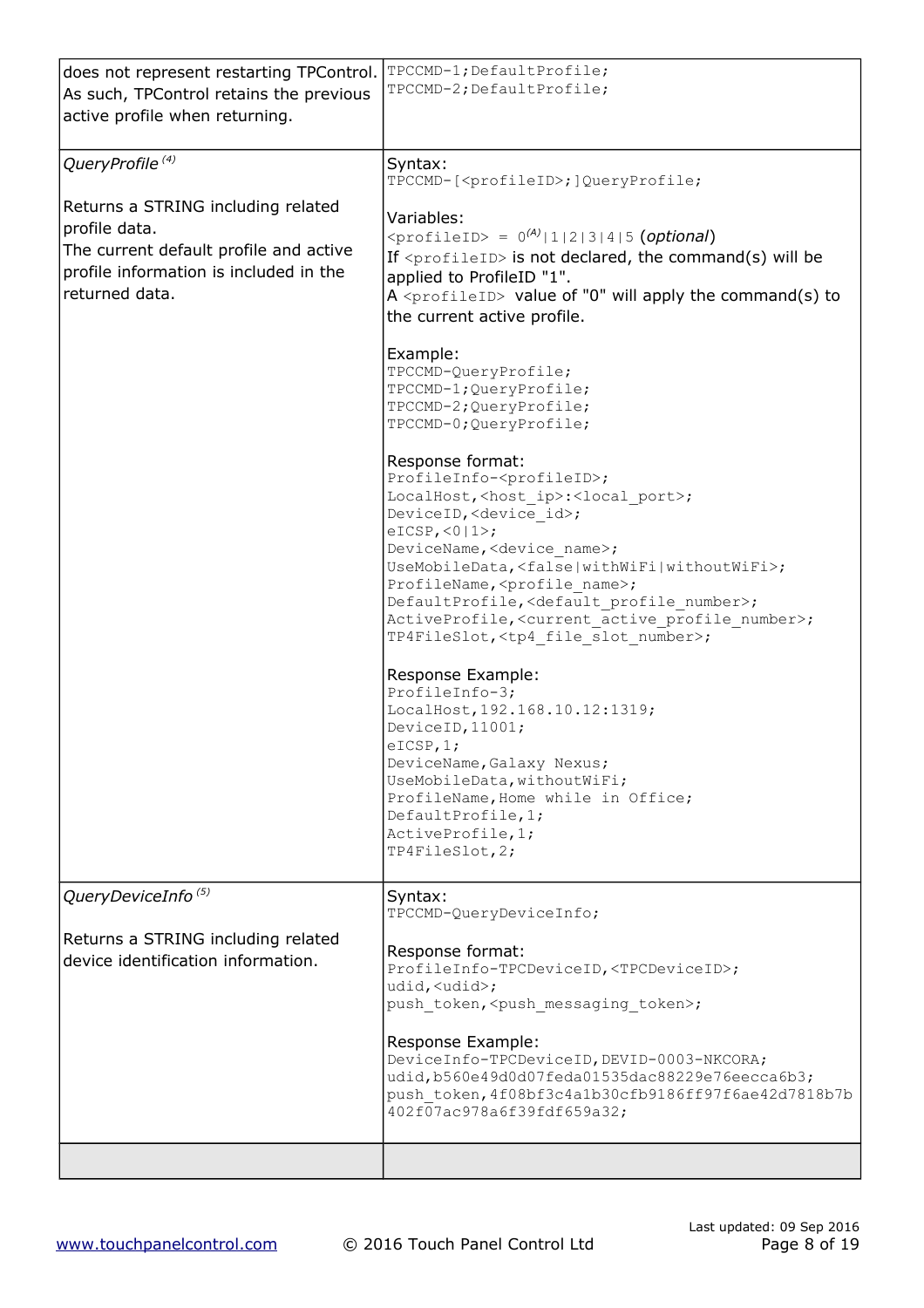| <b>Example concatenated commands</b>                                                                                                                                                                                                                  | Examples:<br>TPCCMD-1; LocalHost, 192.168.10.2; DeviceID, 11006;                                                                                                                                                                          |
|-------------------------------------------------------------------------------------------------------------------------------------------------------------------------------------------------------------------------------------------------------|-------------------------------------------------------------------------------------------------------------------------------------------------------------------------------------------------------------------------------------------|
| Commands and their associated values<br>i.e. <cmd>, <value> can be</value></cmd>                                                                                                                                                                      | TPCCMD-1; LocalHost, 192.168.10.2:1319; DeviceID, 11006;                                                                                                                                                                                  |
| concatenated, so that multiple                                                                                                                                                                                                                        | TPCCMD-2; LocalHost, 192.168.5.51:1319; DeviceID, 11004;                                                                                                                                                                                  |
| commands can be applied by sending<br>one command expression.<br>Concatenate commands must be                                                                                                                                                         | TPCCMD-2; LocalHost, 192.168.5.51; eICSP, true; eICSPu, User<br>l;eICSPp, Pass;                                                                                                                                                           |
| separated by semi-colons ';'<br>e.g. <cmd>, <value>; <cmd>, <value></value></cmd></value></cmd>                                                                                                                                                       | NOTE: If you want to activate/apply the profile<br>immediately, then simply append or issue the 'ApplyProfile'<br>command:<br>Examples:<br>TPCCMD-1; LocalHost, 10.0.0.2; DeviceID, 11007; ApplyProfile;<br>or<br>TPCCMD-3; ApplyProfile; |
|                                                                                                                                                                                                                                                       |                                                                                                                                                                                                                                           |
| <b>TPCCMD: Settings related options</b>                                                                                                                                                                                                               |                                                                                                                                                                                                                                           |
| <b>KeepWiFiActive</b>                                                                                                                                                                                                                                 | Syntax:<br>TPCCMD-KeepWiFiActive, <true false=""  ="">;</true>                                                                                                                                                                            |
| When Enabled, TPControl will continue<br>to keep a connection live with the NI<br>Master when the device goes to sleep or<br>another application takes device focus<br>e.g. the device Home screen.                                                   | Example:<br>TPCCMD-KeepWiFiActive, true;                                                                                                                                                                                                  |
| Gestures                                                                                                                                                                                                                                              | Syntax:<br>TPCCMD-Gestures, <true false=""  ="">;</true>                                                                                                                                                                                  |
| Enable or disable standard AMX gesture<br>recognition.                                                                                                                                                                                                | Example:<br>TPCCMD-Gestures, true;                                                                                                                                                                                                        |
| NOTE: Recommend disabling gestures<br>when device Accessibility<br>mode is enabled, due to gesture specific<br>operation of Accessibility functions.                                                                                                  |                                                                                                                                                                                                                                           |
| AutoLock                                                                                                                                                                                                                                              | Syntax:<br>TPCCMD-AutoLock, <true false=""  ="">;</true>                                                                                                                                                                                  |
| When enabled, <true>, this will allow<br/>the Device to run the OS screen lock<br/>feature as set within the device<br/>settings. If AutoLock is set to <false><br/>the screen will stay active until the<br/>Power button is pressed.</false></true> | Example:<br>TPCCMD-AutoLock, true;                                                                                                                                                                                                        |
| LockRotation                                                                                                                                                                                                                                          | Syntax:<br>TPCCMD-LockRotation, <true false=""  ="">;</true>                                                                                                                                                                              |
| Enable or disable screen rotation.                                                                                                                                                                                                                    | Example:<br>TPCCMD-LockRotation, false;                                                                                                                                                                                                   |
| DarkScreen <sup>(9)</sup>                                                                                                                                                                                                                             | Syntax:<br>TPCCMD-DarkScreen, <true false=""  ="">;</true>                                                                                                                                                                                |
| When enabled, provides a dark<br>background loading image for TPControl<br>as opposed to the default white                                                                                                                                            | Example:<br>TPCCMD-DarkScreen, true;                                                                                                                                                                                                      |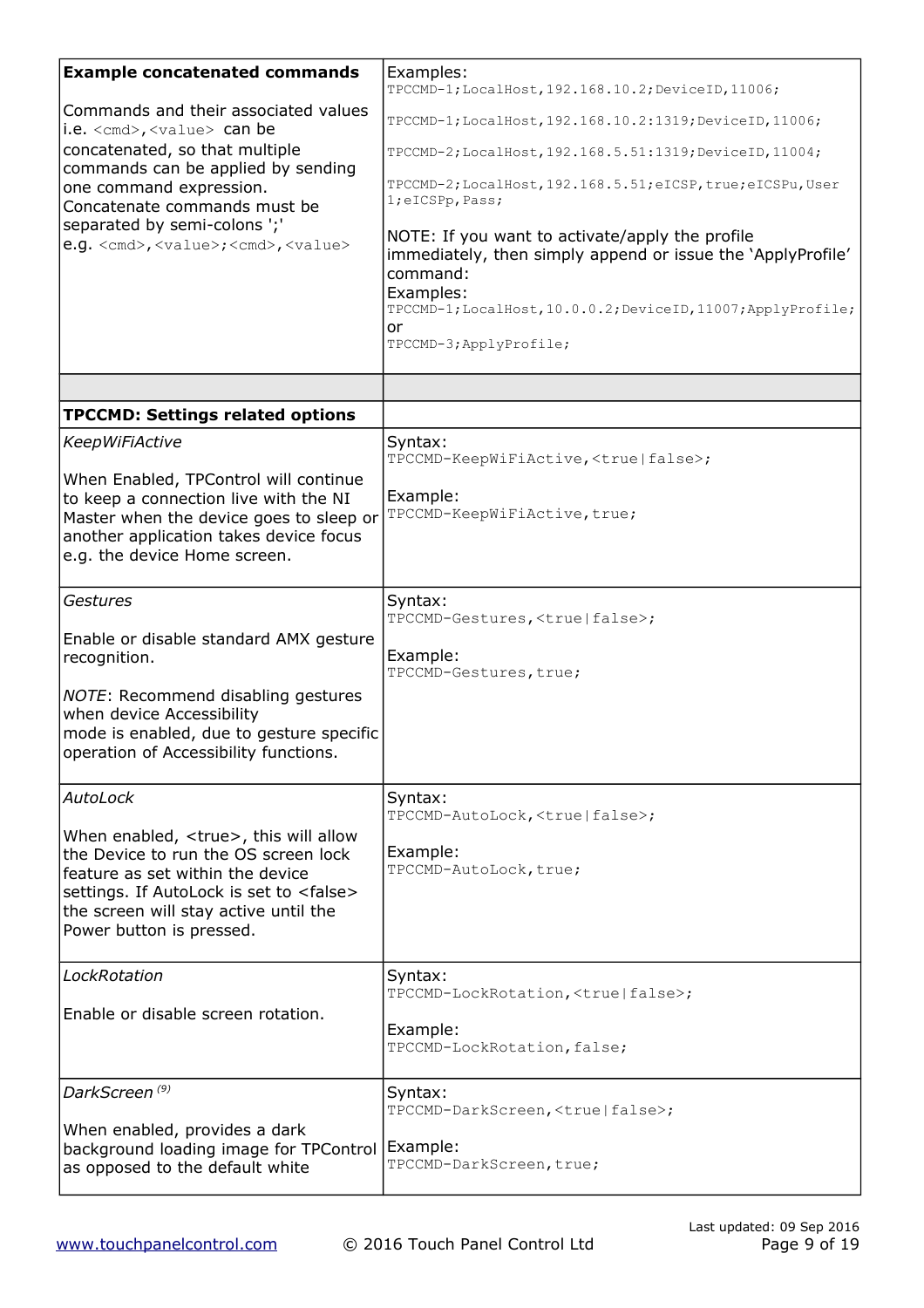| background loading image. Avoid the<br>potential for a bright white loading<br>screen when in dark rooms by enabling<br>this option.<br>Deprecated: DarkScreen is a<br>permanent/fixed method in relevant<br>versions of TPControl. |                                                                                                                                                                        |
|-------------------------------------------------------------------------------------------------------------------------------------------------------------------------------------------------------------------------------------|------------------------------------------------------------------------------------------------------------------------------------------------------------------------|
| <b>DisableMultitouch</b>                                                                                                                                                                                                            | Syntax:<br>TPCCMD-DisableMultitouch, <true false=""  ="">;</true>                                                                                                      |
| Multitouch functionality (if supported)<br>can be disabled/enabled with this<br>option.                                                                                                                                             | Example:<br>TPCCMD-DisableMultitouch, false;                                                                                                                           |
| AccessibilityIncludeNoTextBtns                                                                                                                                                                                                      | Syntax:<br>TPCCMD-AccessibilityIncludeNoTextBtns, <true < td=""></true <>                                                                                              |
| When enabled, buttons with no text will<br>be included when navigating during<br>Accessibility VoiceOver mode.                                                                                                                      | false>;<br>Example:<br>TPCCMD-AccessibilityIncludeNoTextBtns, true;                                                                                                    |
| AccessibilityLevelIncrement                                                                                                                                                                                                         | Syntax:<br>TPCCMD-AccessibilityLevelIncrement, <0-100>;                                                                                                                |
| Defines the level increment/decrement<br>percentage when a bargraph/level is<br>selected during Accessibility VoiceOver<br>mode.<br>Gesture Up/Down defines<br>increment/decrement action for the<br>selected level.                | Example:<br>TPCCMD-AccessibilityLevelIncrement, 10;                                                                                                                    |
| InactivityTimeout                                                                                                                                                                                                                   | Syntax:<br>TPCCMD-InactivityTimeout, <never 0 1 2 5 10 15 30 < td=""></never 0 1 2 5 10 15 30 <>                                                                       |
| TPControl will flip to the Inactivity page<br>that has been defined within the<br>properties of the TP4 file, based on the<br>timeout defined.                                                                                      | $60 120 180 240$ ;<br>Example:<br>TPCCMD-InactivityTimeout, Never;                                                                                                     |
| <b>ScreenResize</b>                                                                                                                                                                                                                 | Syntax:<br>TPCCMD-ScreenResize, <none scale="" stretch=""  ="">;</none>                                                                                                |
| Options allow the TP4 project file to be<br>presented in various formats: No-<br>scaling (None), Scale-to-fit (Scale), and<br>Stretch-to-fit (Stretch).                                                                             | Variables:<br>None<br>TP4 project will be presented in the original TP4 resolution                                                                                     |
|                                                                                                                                                                                                                                     | Scale<br>Upsizes/downsizes to maintain original aspect ratio of the<br>TP4 file to fully extend to fill at least one dimension of the<br>device display. Scale-to-fit. |
|                                                                                                                                                                                                                                     | Stretch<br>Upsizes/downsizes to fill the usable native screen area of<br>the device display. Stretch-to-fit.                                                           |
|                                                                                                                                                                                                                                     | Example:<br>TPCCMD-ScreenResize, Scale;                                                                                                                                |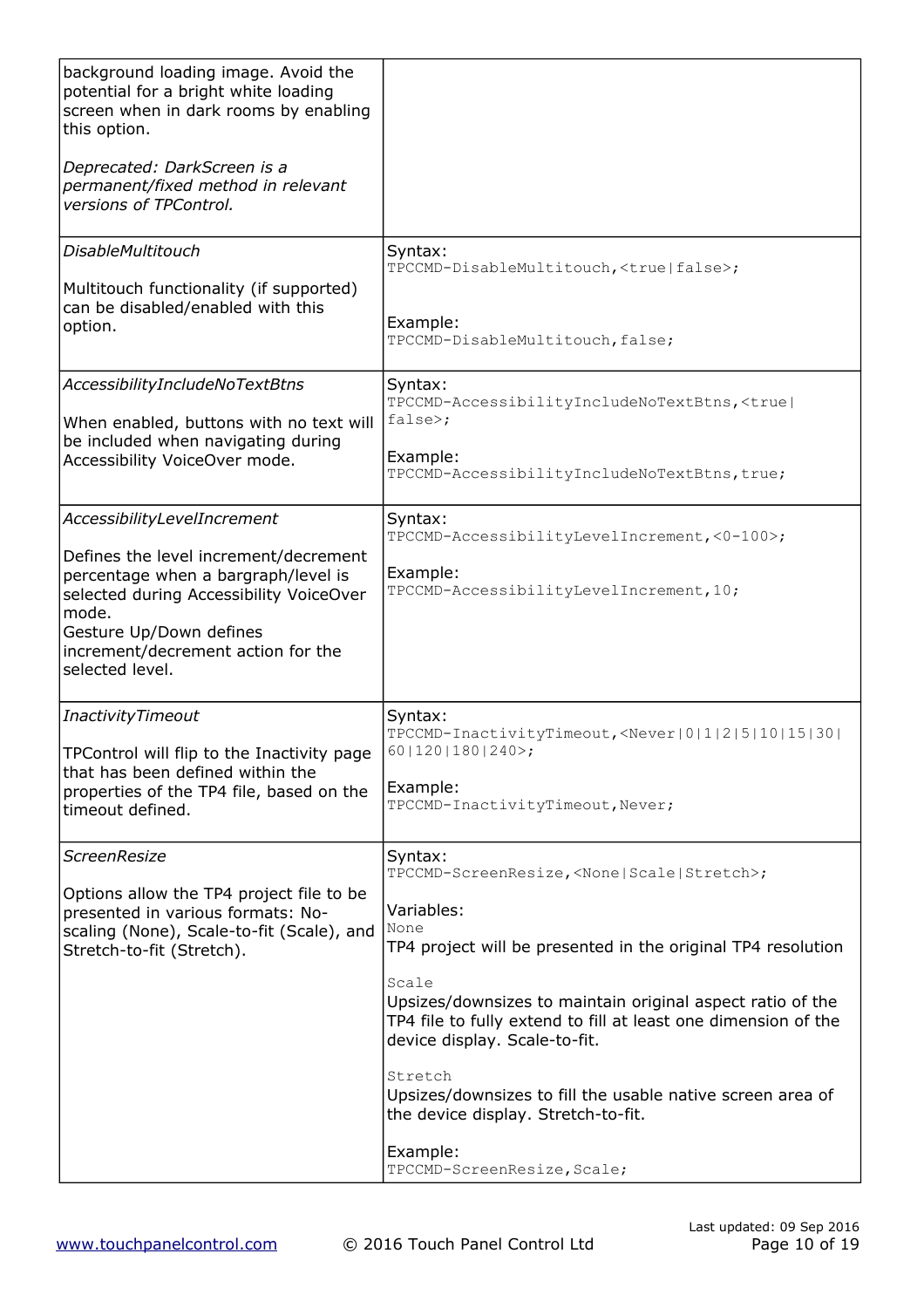| ProfilePrompt<br>When enabled, TPControl will present a<br>dialog requesting confirmation of the<br>connection profile to use whenever<br>returning from the Home-screen or<br>multi-tasking mode. This is independent<br>of whether an active profile connection<br>exists or not.<br>NOTE: Within supported versions of<br>TPControl, the "Not Connected" dialog<br>presents any named profiles for<br>selection.<br>The following named or unnamed<br>profiles will always be shown:<br>the current active profile<br>$\bullet$<br>• the current default profile<br>• any named profile | Syntax:<br>TPCCMD-ProfilePrompt, <true false=""  ="">;<br/>Example:<br/>TPCCMD-ProfilePrompt, false;</true> |
|--------------------------------------------------------------------------------------------------------------------------------------------------------------------------------------------------------------------------------------------------------------------------------------------------------------------------------------------------------------------------------------------------------------------------------------------------------------------------------------------------------------------------------------------------------------------------------------------|-------------------------------------------------------------------------------------------------------------|
| <b>ButtonHit</b>                                                                                                                                                                                                                                                                                                                                                                                                                                                                                                                                                                           | Syntax:<br>TPCCMD-ButtonHit, <true false=""  ="">;</true>                                                   |
| When enabled, Button Hit produces a<br>"Beep" sound when a valid button area<br>is pressed within the touch panel design<br>file.                                                                                                                                                                                                                                                                                                                                                                                                                                                          | Example:<br>TPCCMD-ButtonHit, true;                                                                         |
| <b>ButtonMiss</b>                                                                                                                                                                                                                                                                                                                                                                                                                                                                                                                                                                          | Syntax:<br>TPCCMD-ButtonMiss, <true false=""  ="">;</true>                                                  |
| When enabled, Button Miss produces a<br>"Double Beep" sound when any area<br>outside of a valid button area is pressed<br>within the touch panel design file.                                                                                                                                                                                                                                                                                                                                                                                                                              | Example:<br>TPCCMD-ButtonMiss, true;                                                                        |
| BeepLevel                                                                                                                                                                                                                                                                                                                                                                                                                                                                                                                                                                                  | Syntax:<br>TPCCMD-BeepLevel, 0-100;                                                                         |
| Sets the level at which the volume for<br>the Beep will be announced.                                                                                                                                                                                                                                                                                                                                                                                                                                                                                                                      | Example:<br>TPCCMD-BeepLevel, 30;                                                                           |
| DeveloperMode                                                                                                                                                                                                                                                                                                                                                                                                                                                                                                                                                                              | Syntax:<br>TPCCMD-DeveloperMode, <true false=""  ="">;</true>                                               |
| When enabled, this will allow TPControl<br>to communicate with TPTransfer.                                                                                                                                                                                                                                                                                                                                                                                                                                                                                                                 | Example:<br>TPCCMD-DeveloperMode, true;                                                                     |
| <b>TransferPort</b>                                                                                                                                                                                                                                                                                                                                                                                                                                                                                                                                                                        | Syntax:<br>TPCCMD-TransferPort, <integer>;</integer>                                                        |
| The port used by TPControl to<br>communicate with TPTransfer.<br>(Default port value is: 10700).                                                                                                                                                                                                                                                                                                                                                                                                                                                                                           | Example:<br>TPCCMD-TransferPort, 10700;                                                                     |
| <b>IntercomCallNotify</b>                                                                                                                                                                                                                                                                                                                                                                                                                                                                                                                                                                  | Syntax:<br>TPCCMD-IntercomCallNotify, <true false=""  ="">;</true>                                          |
| When enabled, if TPControl is running<br>but does not currently have application                                                                                                                                                                                                                                                                                                                                                                                                                                                                                                           | Example:<br>TPCCMD-IntercomCallNotify, true;                                                                |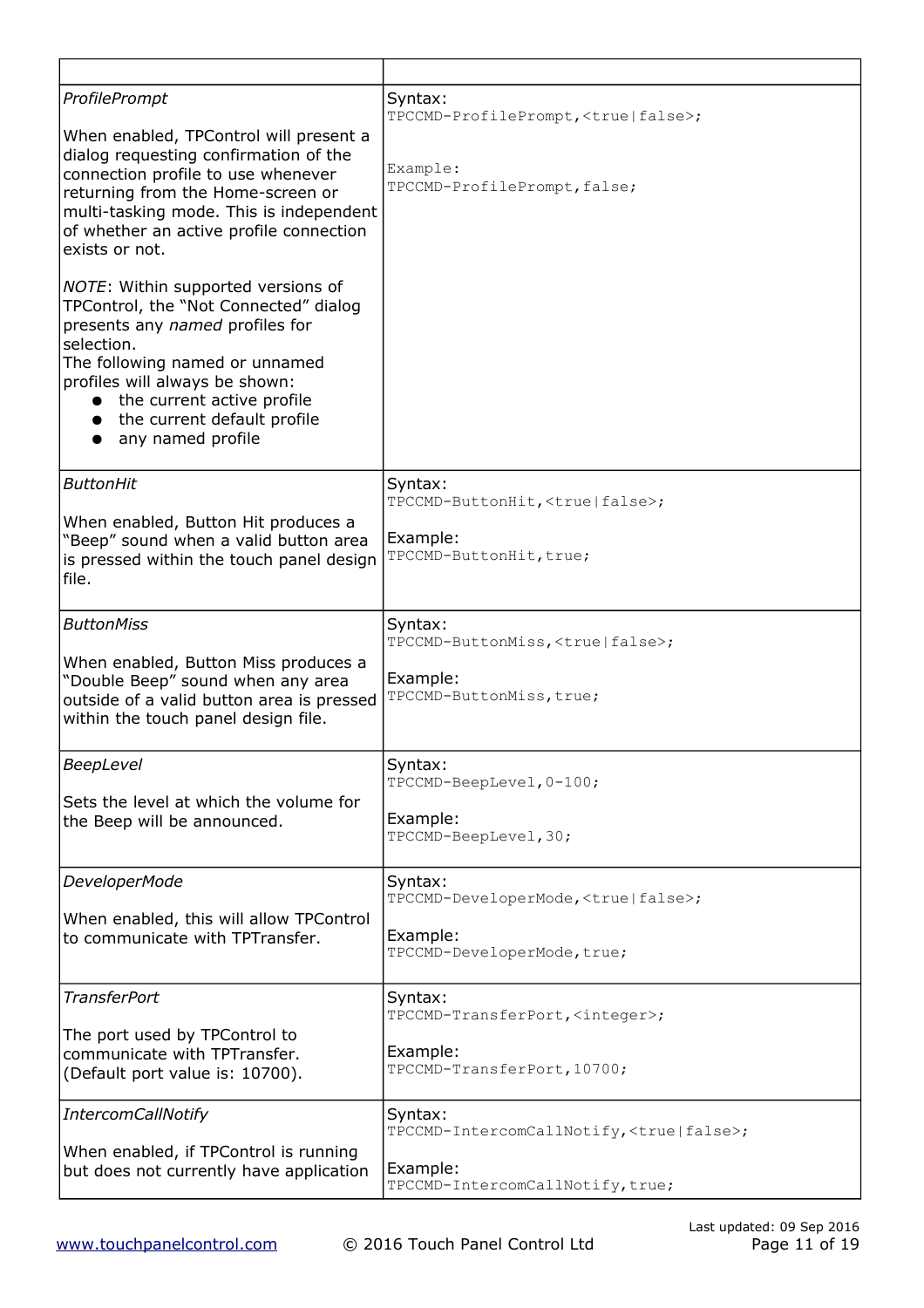| focus, an alert notification will be<br>presented on the device.                                                                                                             | NOTE: If the Keep WiFi Active option within device settings<br>has been disabled, notifications will not be presented in<br>multi-tasking mode, as TPControl disconnects when it loses<br>application focus. Enable Keep WiFi Active to sustain<br>connection when operating multi-tasking mode.<br>NOTE: iOS5 introduced an enforced 2.5 minute application<br>timeout, which overrides the Multitasking timeout feature.<br>So, if the device is running iOS5+, TPControl will be forced<br>to disconnect after $\sim$ 2.5 minutes when running in multi-<br>tasking mode. |
|------------------------------------------------------------------------------------------------------------------------------------------------------------------------------|------------------------------------------------------------------------------------------------------------------------------------------------------------------------------------------------------------------------------------------------------------------------------------------------------------------------------------------------------------------------------------------------------------------------------------------------------------------------------------------------------------------------------------------------------------------------------|
| STTAutoHide <sup>(4)</sup><br>(Speech-to-Text, AutoHide)                                                                                                                     | Syntax:<br>TPCCMD-STTAutoHide, <true false=""  ="">;</true>                                                                                                                                                                                                                                                                                                                                                                                                                                                                                                                  |
| When disabled, TPControl will hide the<br>Speech-to-Text recording dialog only<br>after a successful result is processed.                                                    | Example:<br>TPCCMD-STTAutoHide, true;                                                                                                                                                                                                                                                                                                                                                                                                                                                                                                                                        |
| When enabled, TPControl will hide the<br>Speech-to-Text recording dialog once<br>processing of recorded audio<br>commences, irrespective of the result.                      |                                                                                                                                                                                                                                                                                                                                                                                                                                                                                                                                                                              |
| STTDisplayResult <sup>(4)</sup><br>(Speech-to-Text, DisplayResult)                                                                                                           | Syntax:<br>TPCCMD-STTDisplayResult, <0 1 2 3>;                                                                                                                                                                                                                                                                                                                                                                                                                                                                                                                               |
| The result of Speech-to-Text analysis<br>can be displayed via a brief notification<br>on-screen.<br><i>NOTE</i> : Errors in processing will still<br>solicit a notification. | Variables:<br>0: Do Not Display<br>1: 1 result will be displayed (default)<br>2: Up to 2 results will be displayed<br>3: Up to 3 results will be displayed<br>Example:<br>TPCCMD-STTDisplayResult, 1;                                                                                                                                                                                                                                                                                                                                                                        |
| TTSOfflineMode <sup>(4)</sup><br>(Text-to-Speech, OfflineMode)<br>(Android only)                                                                                             | Syntax:<br>TPCCMD-TTSOfflineMode, <true false>;</true false>                                                                                                                                                                                                                                                                                                                                                                                                                                                                                                                 |
| When enabled, TPControl will utilise<br>device defined language packs to<br>determine text-to-speech translation.                                                            | Example:<br>TPCCMD-TTSOfflineMode, true;                                                                                                                                                                                                                                                                                                                                                                                                                                                                                                                                     |
| When disabled, TPControl will utilise<br>online resources to determine text-to-<br>speech translation.                                                                       |                                                                                                                                                                                                                                                                                                                                                                                                                                                                                                                                                                              |
| NOTE: Results are cached with each<br>completed translation when operating in<br>online mode.                                                                                |                                                                                                                                                                                                                                                                                                                                                                                                                                                                                                                                                                              |
| TTSClearCache <sup>(4)</sup>                                                                                                                                                 | Syntax and example:<br>TPCCMD-TTSClearCache;                                                                                                                                                                                                                                                                                                                                                                                                                                                                                                                                 |
| Clears the text-to-speech cache which<br>is created during online operation.                                                                                                 |                                                                                                                                                                                                                                                                                                                                                                                                                                                                                                                                                                              |
| <b>RestoreAllSettings</b>                                                                                                                                                    | Syntax and example:                                                                                                                                                                                                                                                                                                                                                                                                                                                                                                                                                          |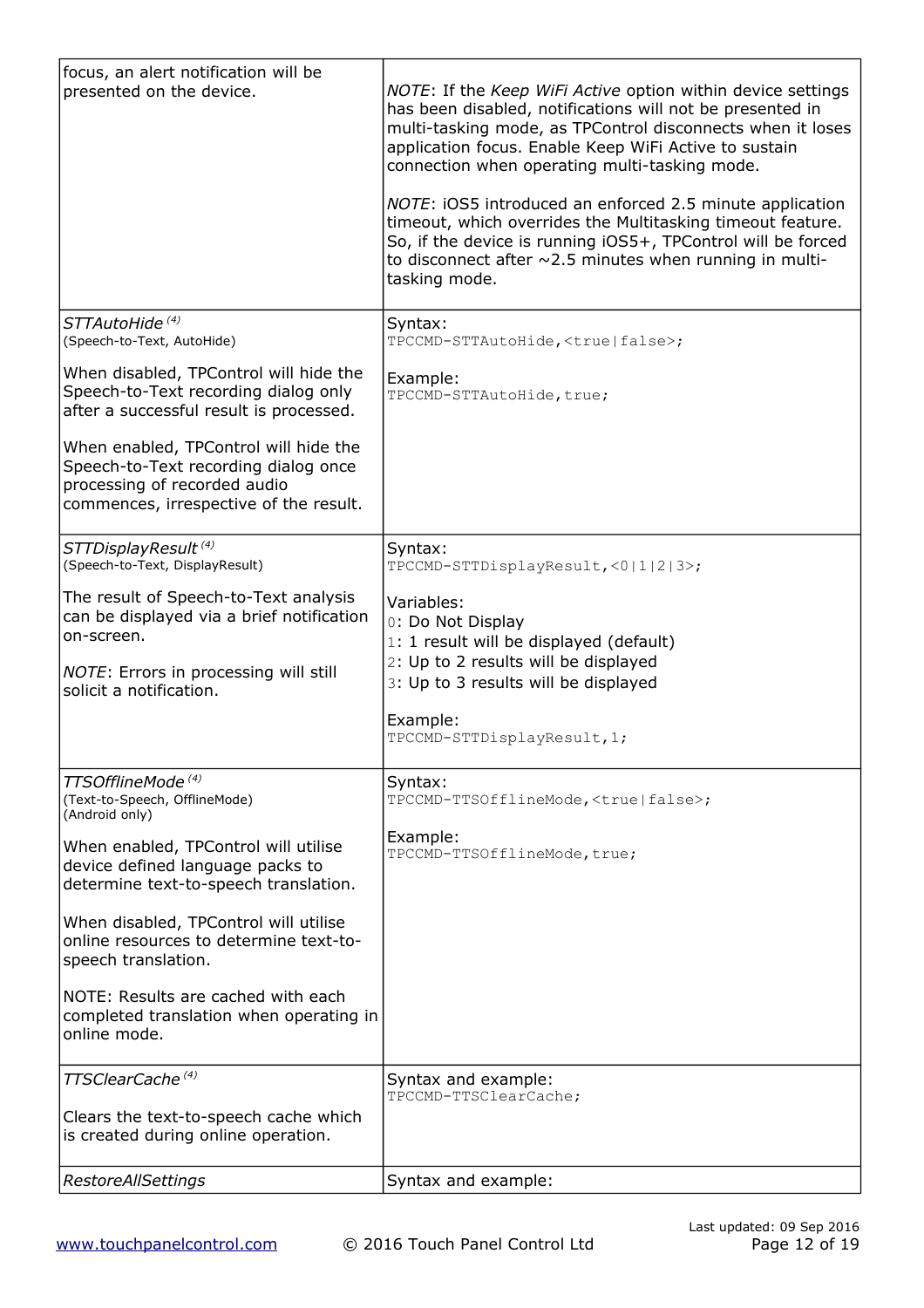| This will restore all settings within the<br>device Settings page back to<br>defaults                                                                                 | TPCCMD-RestoreAllSettings;                                                                                                                                      |
|-----------------------------------------------------------------------------------------------------------------------------------------------------------------------|-----------------------------------------------------------------------------------------------------------------------------------------------------------------|
| <b>ClearUserPages</b><br>The design file will be removed and the<br>original Demo Pages will be loaded back<br>onto the device.                                       | Syntax and example:<br>TPCCMD-ClearUserPages;                                                                                                                   |
| DownloadDemo<br>Downloads the most recent TP4<br>demonstration file from Touch Panel<br>Control.                                                                      | Syntax and example:<br>TPCCMD-DownloadDemo;<br>NOTE: The device must have unrestricted access to the<br>Internet in order to complete the command successfully. |
| ReprocessTP4<br>Clears any caching, and reprocesses the<br>installed TP4 file. This is the same<br>process that runs whenever a file is<br>transferred to the device. | Syntax and example:<br>TPCCMD-ReprocessTP4;                                                                                                                     |

## *Speech-to-Text and Text-to-Speech commands (4):*

| <b>Speech-To-Text</b>                                                                                               | Syntax:                                                                                                                                                                                                                                                                 |
|---------------------------------------------------------------------------------------------------------------------|-------------------------------------------------------------------------------------------------------------------------------------------------------------------------------------------------------------------------------------------------------------------------|
|                                                                                                                     | TPCSTT                                                                                                                                                                                                                                                                  |
| <b>LISTEN</b>                                                                                                       | TPCSTT-LISTEN                                                                                                                                                                                                                                                           |
| When Speech-to-Text is activated, a<br>recording window will appear on the<br>device prompting you to speak.        | Example:<br>TPCSTT                                                                                                                                                                                                                                                      |
| An option for selecting supported                                                                                   | Response format:<br>TPCSTT- <result1>;<result2>;<result3>;[<uni>];</uni></result3></result2></result1>                                                                                                                                                                  |
| languages is provided.                                                                                              | Response Example:<br>TPCSTT-lights on; light song; like song;                                                                                                                                                                                                           |
| At the first discernible pause during<br>speech, recording will automatically<br>end, and processing will commence. | If the response contains a UTF8 symbol, unicode format will<br>be parsed for each result, with an appended <uni></uni>                                                                                                                                                  |
| The result of the speech analysis will be<br>parsed to the NetLinx master in string                                 | delimiter.<br>e.g. "télé;tlf;tsr;" would be parsed as:<br>TPCSTT-                                                                                                                                                                                                       |
| format. The string is based on the<br>language definition and will include up                                       | 007400E9006C00E9;0074006C0066;007400730072; <uni>;</uni>                                                                                                                                                                                                                |
| to three (3) closely matched results.                                                                               | NOTE: The device must have unrestricted access to the<br>Internet in order to complete the command successfully.                                                                                                                                                        |
| NOTE: Results can be displayed on the<br>device display. By default <result1></result1>                             |                                                                                                                                                                                                                                                                         |
| will be displayed, however control over<br>displayed results is also provided via<br>STTDisplayResult.              | Errors that may arise during Speech-to-Text operations<br>invoke an onscreen notification message. Similarly, an error<br>message is parsed to the NetLinx master in the following<br><b>STRING format:</b><br>TPCSTTError- <errorid>,<errortext></errortext></errorid> |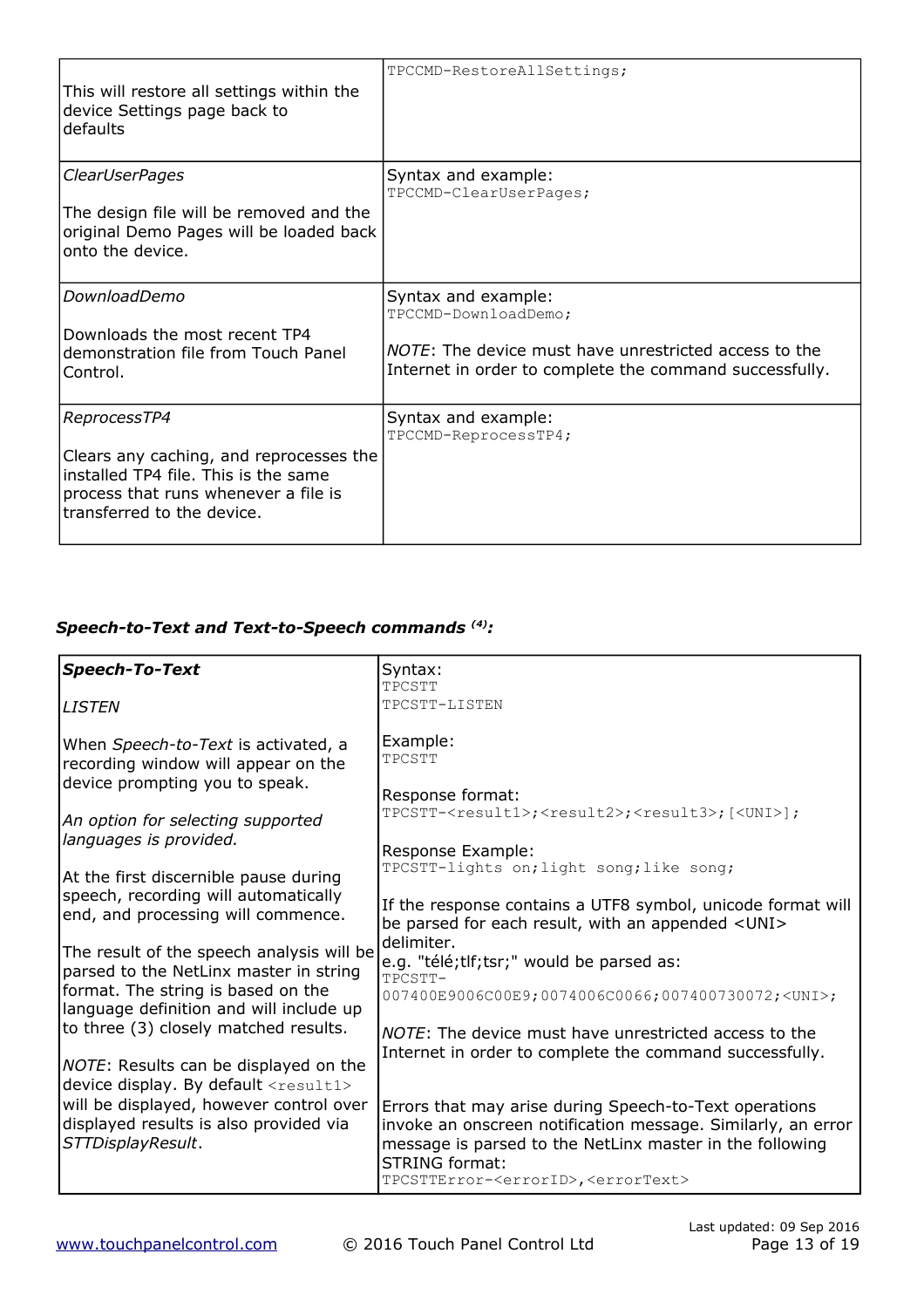|                                                                                                                                                                                                                                                                    | Where <errorid> and related <errortext> are:<br/>1 - Unable to recognise speech due to connection errors.<br/>2 - Unable to recognise speech due to connection errors.<br/>3 - Unable to recognise speech due to an audio recording<br/>error.<br/>4 - Unable to recognise speech due to server errors.<br/>5 - Unable to recognise speech due to unknown errors.<br/>6 - Unable to recognise speech. \n Please, try again.<br/>7 - Unable to recognise speech. \n Please, try again.<br/>8 - Recogniser is busy at the moment. \n Please, try again<br/>later.<br/>9 - Unable to recognise speech, application does not have<br/>appropriate permission.</errortext></errorid> |
|--------------------------------------------------------------------------------------------------------------------------------------------------------------------------------------------------------------------------------------------------------------------|---------------------------------------------------------------------------------------------------------------------------------------------------------------------------------------------------------------------------------------------------------------------------------------------------------------------------------------------------------------------------------------------------------------------------------------------------------------------------------------------------------------------------------------------------------------------------------------------------------------------------------------------------------------------------------|
| <b>END</b><br>Ends recording, and processes the<br>recorded result when applicable.<br>The recording window will be removed<br>from the UI, provided no errors are<br>detected during processing.                                                                  | Syntax and example:<br>TPCSTT-END                                                                                                                                                                                                                                                                                                                                                                                                                                                                                                                                                                                                                                               |
| <b>CANCEL</b><br>Cancels recording, and the recording<br>window will be removed from the UI.                                                                                                                                                                       | Syntax and example:<br>TPCSTT-CANCEL                                                                                                                                                                                                                                                                                                                                                                                                                                                                                                                                                                                                                                            |
|                                                                                                                                                                                                                                                                    |                                                                                                                                                                                                                                                                                                                                                                                                                                                                                                                                                                                                                                                                                 |
| <b>Text-To-Speech</b>                                                                                                                                                                                                                                              | Syntax:<br>TPCTTS- <text>;<locale></locale></text>                                                                                                                                                                                                                                                                                                                                                                                                                                                                                                                                                                                                                              |
| Android:<br>Text to Speech will operate in one of<br>two modes; offline or online, as<br>determined by TTSOfflineMode.<br>iOS:<br>Text to Speech will operate in online<br>mode only.<br>Where applicable, the device will<br>present the audio, and the result of | Variables:<br><text><br/>The text to convert to speech<br/><math>\langle</math>locale&gt;<br/>The target language for the device to speak. Refer to<br/>appendix for suggested <locale> list.<br/>Example:<br/>TPCTTS-The lights are at 65%; en</locale></text>                                                                                                                                                                                                                                                                                                                                                                                                                 |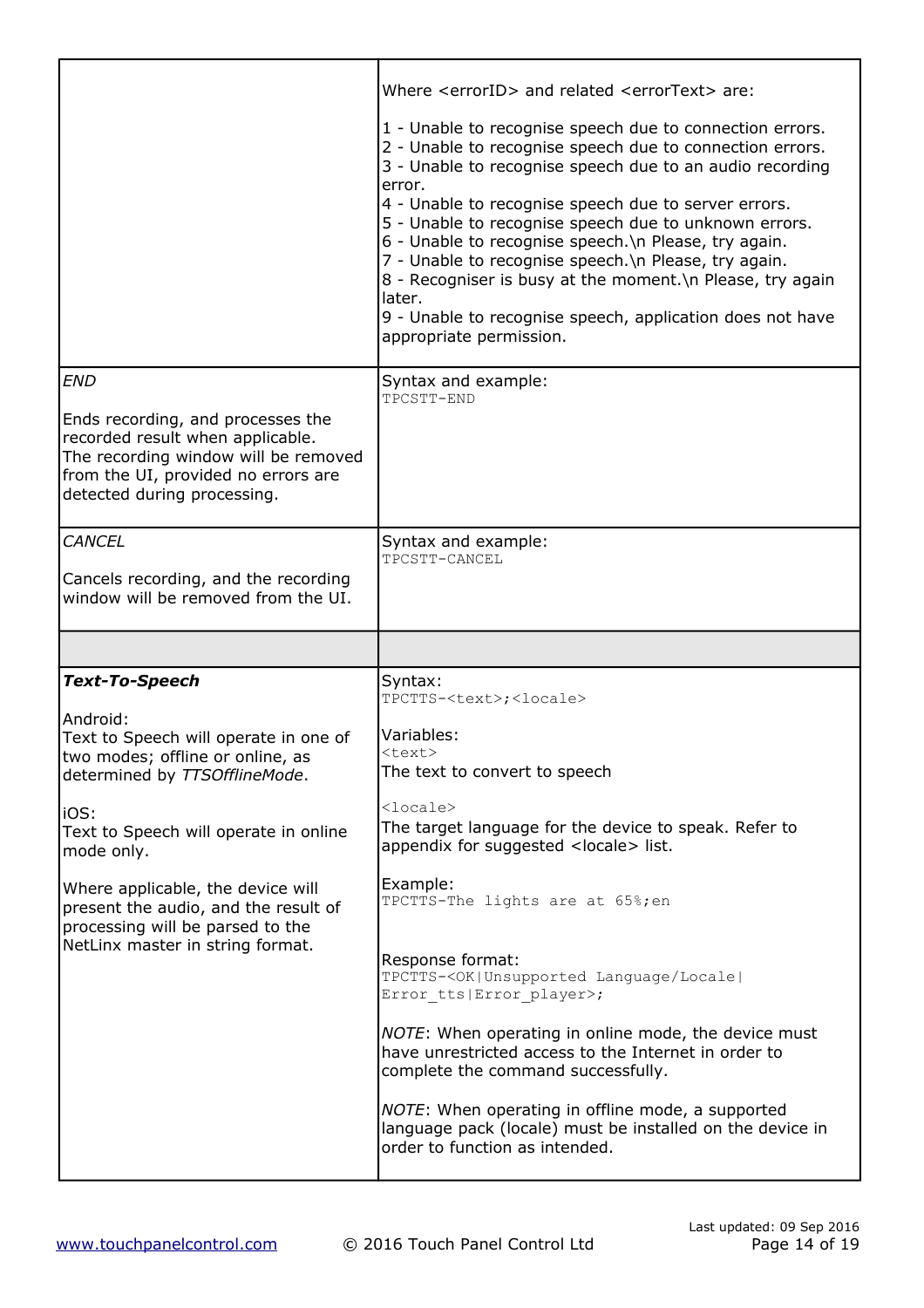#### *Listbox implementation (6):*

Listbox elements are used for the display of table data. The table data can be dynamically created and updated via associated AMX API commands.

Refer to *[AMX PI](http://www.amx.com/assets/AMX-PI2/AMX-PI2.htm)* (Mio Modero R-4) for further information.

| <i>TPCLBO</i>                                                                                                                                                                                                                                                                                                                                                                                   | Syntax:                                                                                                                                                                                                                                                                                       |
|-------------------------------------------------------------------------------------------------------------------------------------------------------------------------------------------------------------------------------------------------------------------------------------------------------------------------------------------------------------------------------------------------|-----------------------------------------------------------------------------------------------------------------------------------------------------------------------------------------------------------------------------------------------------------------------------------------------|
|                                                                                                                                                                                                                                                                                                                                                                                                 | TPCLBO- <address code="">,<horizontal vertical h v></horizontal vertical h v></address>                                                                                                                                                                                                       |
| IListbox elements and their associated<br>table data can be dynamically updated<br>lvia related AMX API commands. The<br><i>TPCLBO</i> command extends on this,<br>providing the ability to switch a Listbox<br>element between vertical (default) and<br>horizontal display modes. Inertial<br>scrolling is supported for Listbox<br>elements, fully independent of other<br>Listbox elements. | Variables:<br>address code: programming address code for Listbox<br>horizontal (h: associate Listbox with Horizontal scrolling<br>vertical v: associate Listbox with Vertical scrolling<br>(default)<br>Examples:<br>TPCLBO-1, Horizontal<br>TPCLBO-2, Vertical<br>TPCLBO-3, H<br>TPCLBO-4, V |
|                                                                                                                                                                                                                                                                                                                                                                                                 |                                                                                                                                                                                                                                                                                               |

#### *Device orientation (7):*

| <b>TPCACC</b>                                                                                                                                                     | Syntax:<br>TPCACC- <enable disable query></enable disable query>                                                                                                                                                                                           |
|-------------------------------------------------------------------------------------------------------------------------------------------------------------------|------------------------------------------------------------------------------------------------------------------------------------------------------------------------------------------------------------------------------------------------------------|
| Used to return device orientation data,<br>parsed to the controller in string format<br>lon Port 1.<br>Unparsed parameters will assume<br>disabling the function. | Variables:<br>Enable: orientation data will be actively returned upon<br>change of device orientation<br>Disable: orientation data will stop being actively issued<br>Query: returns the current device orientation                                        |
|                                                                                                                                                                   | Examples:<br>TPCACC-ENABLE<br>TPCACC-DISABLE<br>TPCACC-OUERY                                                                                                                                                                                               |
|                                                                                                                                                                   | Response format:<br>TPCACC- <orientation>;</orientation>                                                                                                                                                                                                   |
|                                                                                                                                                                   | Examples:<br>TPCACC-DeviceOrientationPortrait;<br>TPCACC-DeviceOrientationPortraitUpsideDown;<br>TPCACC-DeviceOrientationLandscapeLeft;<br>TPCACC-DeviceOrientationLandscapeRight;<br>TPCACC-DeviceOrientationFaceUp;<br>TPCACC-DeviceOrientationFaceDown; |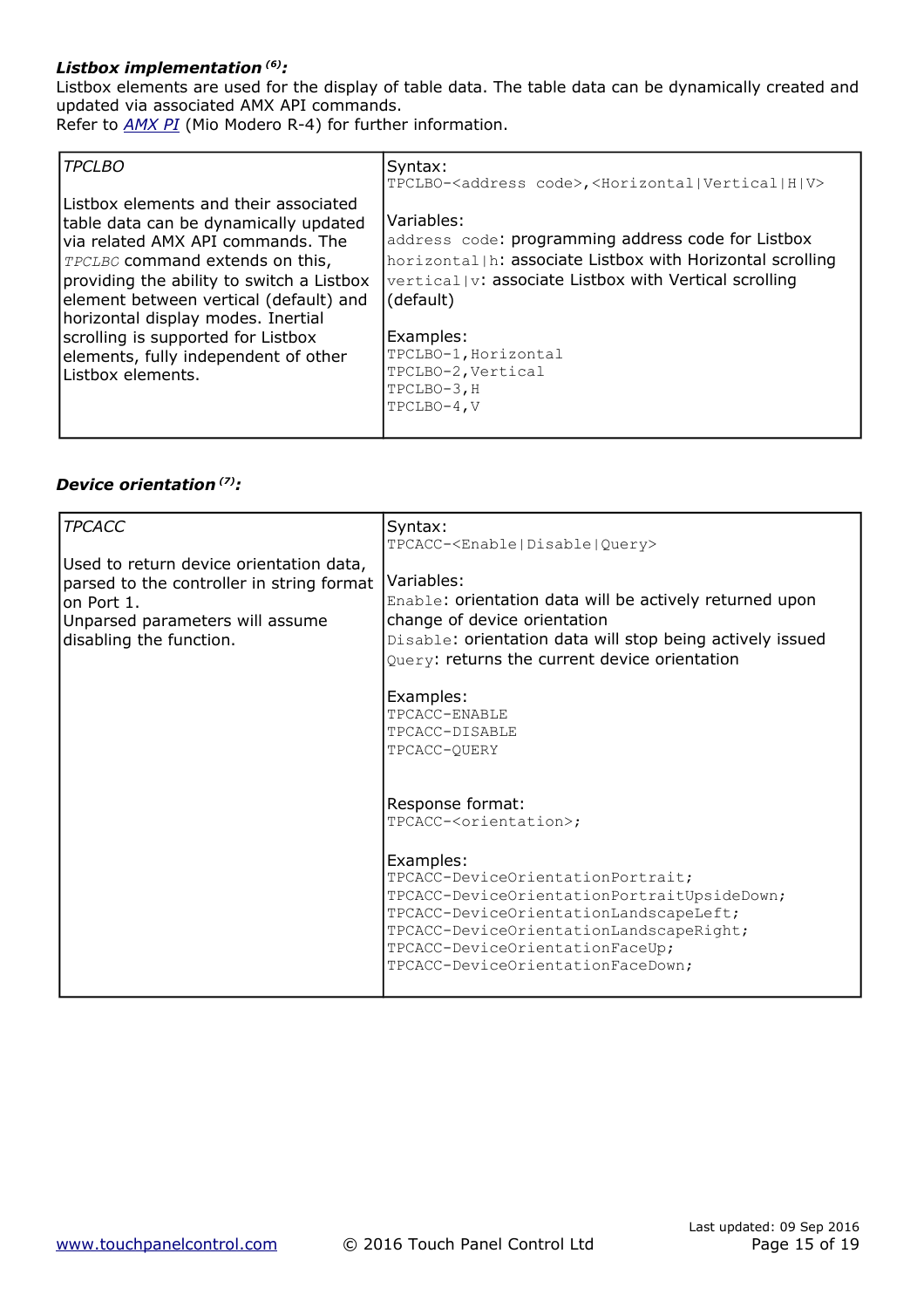### *Notifications (1):*

| <b>TPCNotify</b>                                                                                                                                                                                                                                                                                                                                                                                                                                                                                                  | Syntax:<br>TPCNotify- <text message=""></text>                                                                                                                                                                                                                                                                                                                                                                                                                                                                                                                               |
|-------------------------------------------------------------------------------------------------------------------------------------------------------------------------------------------------------------------------------------------------------------------------------------------------------------------------------------------------------------------------------------------------------------------------------------------------------------------------------------------------------------------|------------------------------------------------------------------------------------------------------------------------------------------------------------------------------------------------------------------------------------------------------------------------------------------------------------------------------------------------------------------------------------------------------------------------------------------------------------------------------------------------------------------------------------------------------------------------------|
| Notification messages can be presented<br>when the device is running in<br>Background multi-tasking mode.<br>Apple device:                                                                                                                                                                                                                                                                                                                                                                                        | Examples:<br>TPCNotify<br>TPCNotify-A visitor is at the Front Door<br>TPCNotify-There is an incoming call                                                                                                                                                                                                                                                                                                                                                                                                                                                                    |
| Presents a notification window when the<br>device is running in background mode,<br>titled "TPControl". If a <text message=""><br/>is included, the text will be presented<br/>within the dialog notification window.<br/>The notification window will provide 2<br/>options; Close and TPControl.<br/>• Pressing Close will close the<br/>notification.<br/>Pressing TPControl will return<br/><math>\bullet</math><br/>TPCNotify-Accept to the NI<br/>Master and the device will<br/>relaunch TPControl.</text> | NOTE: If the Keep WiFi Active option within device settings<br>has been disabled, notifications will not be presented in<br>multi-tasking mode, as TPControl disconnects when it loses<br>application focus. Enable Keep WiFi Active to sustain<br>connection when operating multi-tasking mode.<br>NOTE: iOS5 introduced an enforced 2.5 minute application<br>timeout, which overrides the Multitasking timeout feature.<br>So, if the device is running iOS5+, TPControl will be forced<br>to disconnect after $\sim$ 2.5 minutes when running in multi-<br>tasking mode. |
| Android device:<br>Presents a notification alert when the<br>device is running in background mode,<br>with title "TPControl". If a <text<br>message&gt; is included, the text will be<br/>provided within the notification list for<br/>review.<br/>Pressing the notification will<br/>return to the NI Master<br/>TPCNotify-Accept and the<br/>device will relaunch TPControl.</text<br>                                                                                                                         |                                                                                                                                                                                                                                                                                                                                                                                                                                                                                                                                                                              |
|                                                                                                                                                                                                                                                                                                                                                                                                                                                                                                                   |                                                                                                                                                                                                                                                                                                                                                                                                                                                                                                                                                                              |
| <b>TPCWarn_Intercom</b><br>All incoming or outgoing intercom<br>functionality is indicated via a Intercom<br>Warning icon relating to the current<br>mode of Intercom operation.                                                                                                                                                                                                                                                                                                                                  | Syntax:<br>TPCWarn Intercom- <value><br/>Variables:<br/>Show (default)<br/>All Intercom warnings will be shown</value>                                                                                                                                                                                                                                                                                                                                                                                                                                                       |
| Modes indicated include:<br>TX (Outgoing audio only)<br>i.e. Device is being Monitored<br>$\mathbf{R}$ (Incoming audio only)<br>i.e. Receiving a Page-All                                                                                                                                                                                                                                                                                                                                                         | Hide<br>No Intercom warnings will be shown<br>Posn, $\langle x \rangle$ , $\langle y \rangle$<br>Updates the top-left draw position for the TPCWarn icons.<br>All Intercom warnings will appear from the x,y location.                                                                                                                                                                                                                                                                                                                                                       |
| TX/RX (Audio incoming and outgoing)<br>i.e. A two-way call is in progress                                                                                                                                                                                                                                                                                                                                                                                                                                         | Examples:<br>TPCWarn Intercom-Show<br>TPCWarn Intercom-Hide<br>TPCWarn Intercom-Posn, 100, 100                                                                                                                                                                                                                                                                                                                                                                                                                                                                               |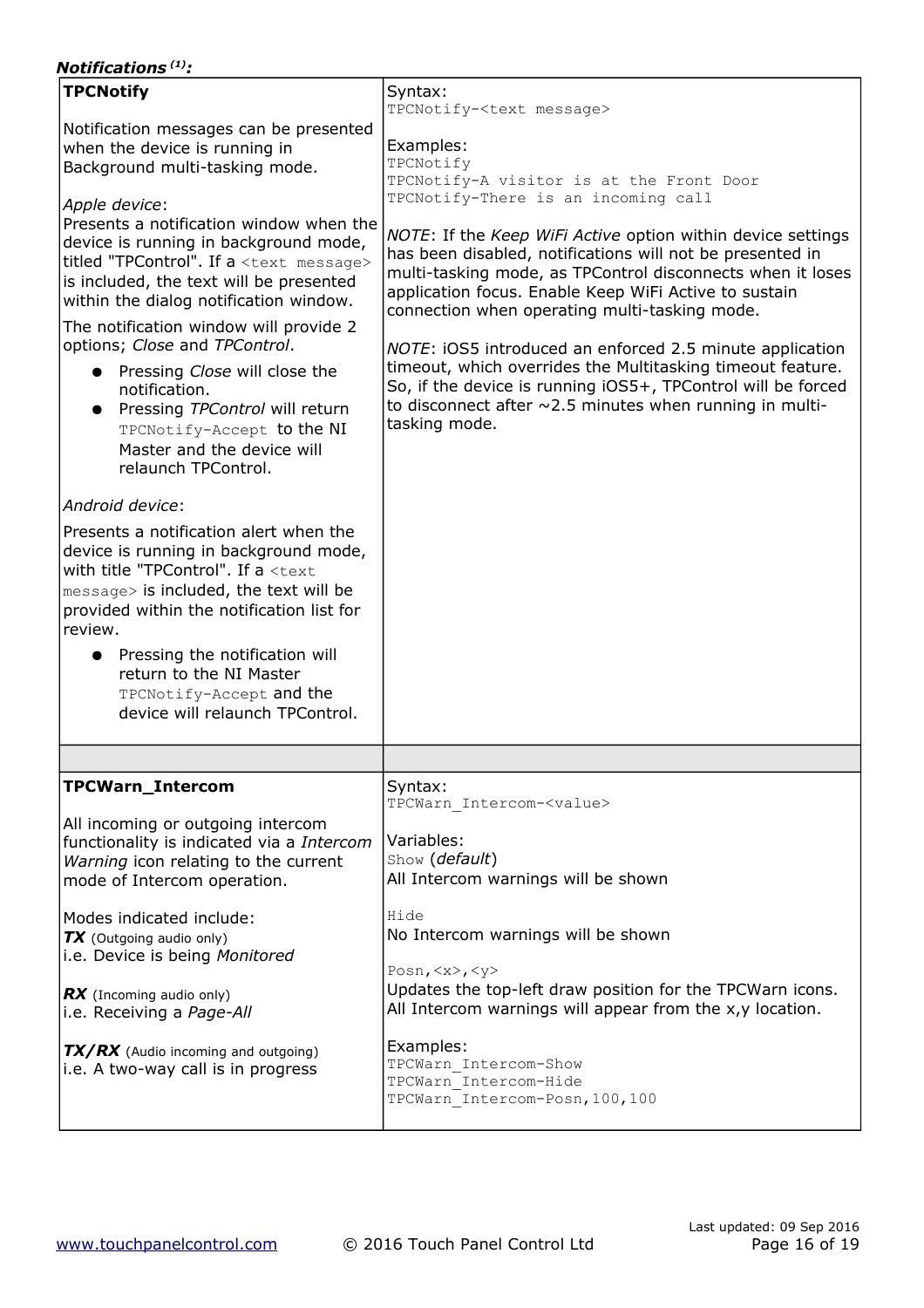#### *TPCLockOut commands supported in TPControl for Android (3):*

TPCLockOut functionality may vary between different Android devices. Factors that can affect the intended operation can relate to the operating system version installed, and manufacturer or serviceprovider software operating on the device.

| LockOut                                                                                                                                                                                                                                                                                                                                                                                                                                          | Syntax:<br>TPCCMD-LockOut, <true false=""  ="">;</true>                                                                                 |  |
|--------------------------------------------------------------------------------------------------------------------------------------------------------------------------------------------------------------------------------------------------------------------------------------------------------------------------------------------------------------------------------------------------------------------------------------------------|-----------------------------------------------------------------------------------------------------------------------------------------|--|
| Enabling LockOut will restrict usage of<br>the "Home", "Back", "Menu/Setting",<br>and "Search" soft-or-external button<br>functions on the Android device.<br>TPControl retains application focus, and<br>if TPControl detects that application<br>focus has been lost, will attempt to<br>automatically regain focus.<br>Restricted access to TPControl Settings<br>is provided through a pin-code (see<br>LockOutPin) when LockOut is enabled. | Example:<br>TPCCMD-LockOut, true;                                                                                                       |  |
| <b>LockOutPin</b>                                                                                                                                                                                                                                                                                                                                                                                                                                | Syntax:<br>TPCCMD-LockOutPin, <ascii-numeric>;</ascii-numeric>                                                                          |  |
| When the LockOut functionality is<br>enabled, access to TPControl Settings is<br>restricted by entry of a pin-code.<br>The LockOutPin pin-code can be<br>updated using this command.<br>There is no restriction on pin-code<br>length.                                                                                                                                                                                                           | Example:<br>TPCCMD-LockOutPin, 1234567890;<br>TPCCMD-LockOutPin;<br>NOTE: Non-numeric characters parsed will invalidate the<br>command. |  |
| AutoLaunch                                                                                                                                                                                                                                                                                                                                                                                                                                       | Syntax:<br>TPCCMD-AutoLaunch, <true false=""  ="">;</true>                                                                              |  |
| Option to automatically launch<br>TPControl when the device boots up.                                                                                                                                                                                                                                                                                                                                                                            | Example:<br>TPCCMD-AutoLaunch, true;                                                                                                    |  |

*(\*) NOTE: The device must have unrestricted access to the Internet in order to complete the command successfully.*

*(1) Added in: v2.0.0.0 (2) Added in: v2.2.0.0 (3) Added in: v2.2.0.11 Android (TPCLockOut pre-release) (4) Added in: v2.3.0.0 (5) Added in: v2.3.1.0 Android (6) Added in: v2.3.2.0 iOS (7) Added in: v2.3.3.0 iOS (8) Added in: v2.4.0.0 iOS (9) Deprecated in: v2.4.0.0 iOS (A) Added in: v2.4.2.0 iOS, v1.1.0.0 Windows (B) Added in: v2.5.0.0 iOS/Android, v1.4.0.0 Windows (C) Added in: v2.6.0.0 iOS/Android (D) Added in: v2.5.1.0 iOS/Android (E) Added in: v2.6.3.0 iOS/Android, v1.5.3.0 Windows*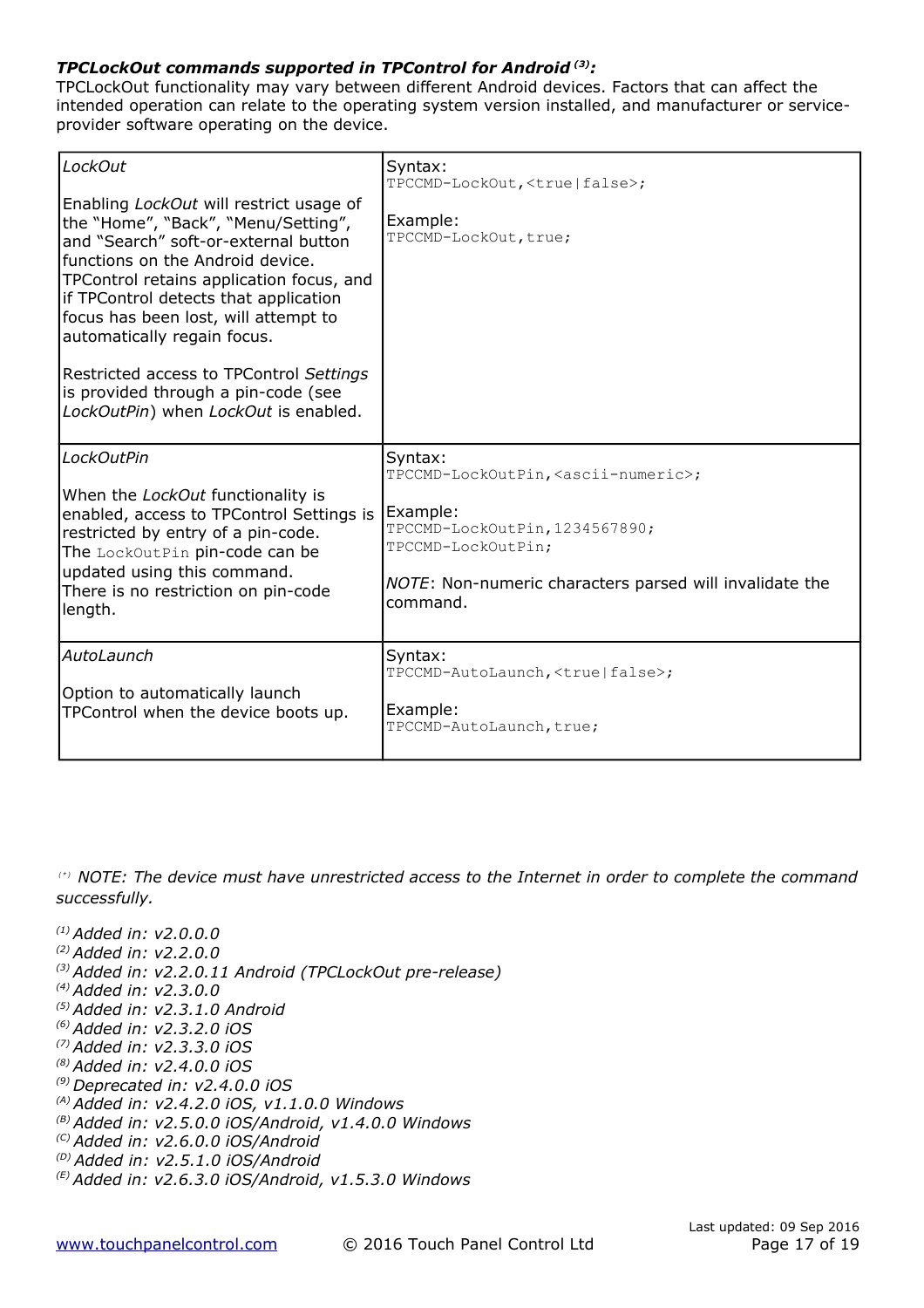# **APPENDIX**

## **Text-to-Speech language and Locale information**

| <u>Language</u> | Locale |
|-----------------|--------|
| Catalan         | ca     |
| Chinese (Simp.) | zh-CN  |
| Chinese (Trad.) | zh-TW  |
| Croatian        | hr     |
| Danish          | da     |
| Dutch           | nl     |
| English         | en     |
| Esperanto       | es     |
| Finnish         | fi     |
| French          | fr     |
| German          | de     |
| Italian         | it     |
| Japanese        | ja     |
| Korean          | ko     |
| Norwegian       | no     |
| Polish          | рI     |
| Portuguese      | рt     |
| Russian         | ru     |
| Spanish         | es     |
| Swedish         | sv     |